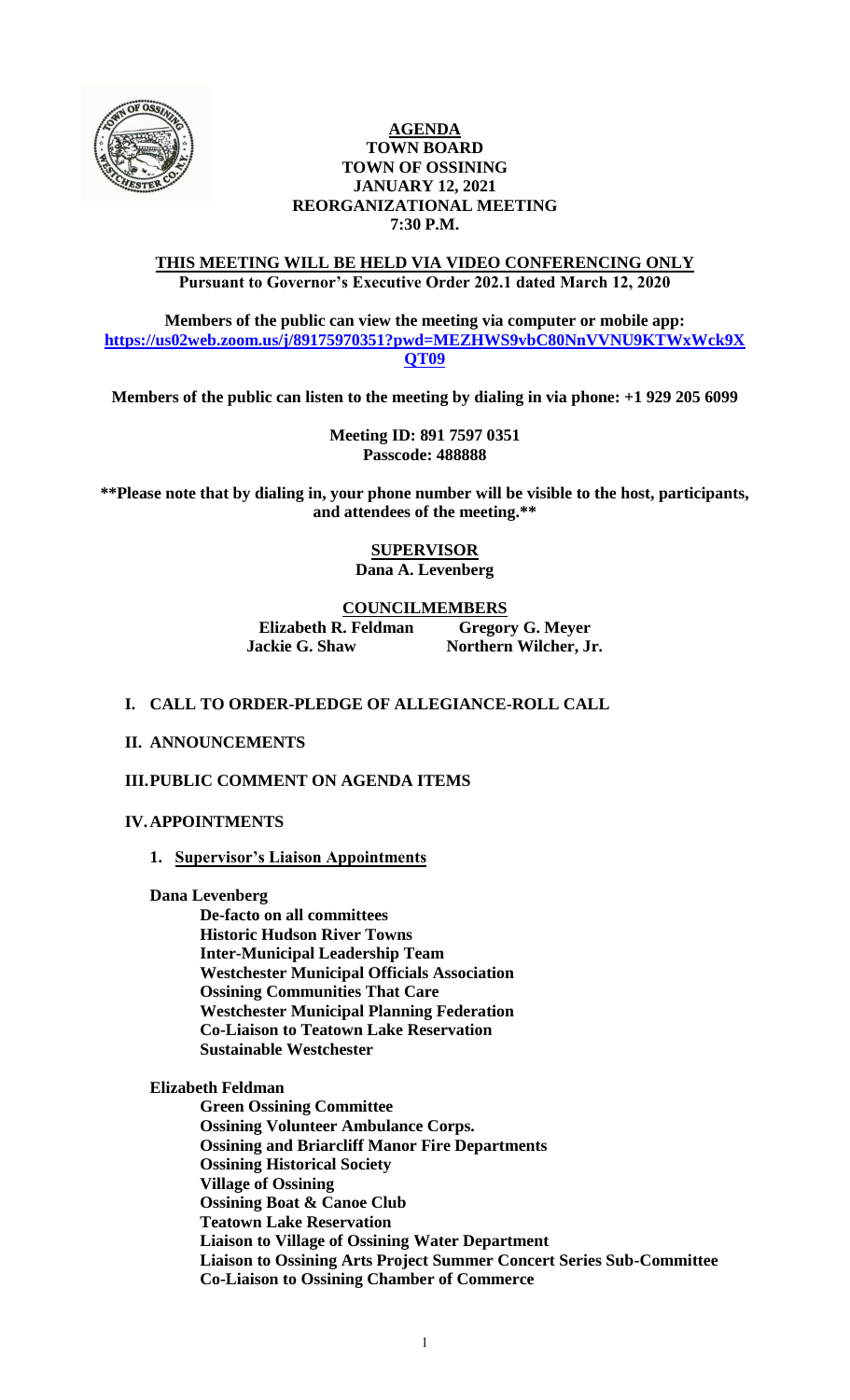**Gregory Meyer**

**Deputy Supervisor Westchester County IMA Committee Recreation Advisory Board New York State Co-Liaison to Ossining Historical Society Co-Liaison to Briarcliff Chamber of Commerce Co-Liaison to Ossining Chamber of Commerce Business Development Committee**

#### **Jackie Shaw**

**IFCA Comprehensive Plan Steering Committee Community Equity Task Force Ossining and Briarcliff School Districts Liaison to Highway Department Village of Briarcliff Manor Ossining Police Reform and Reinvention Working Committee Co-Liaison to Ossining & Briarcliff Manor Fire Departments Co-Liaison to Ossining CAP**

#### **Northern Wilcher**

**Ossining Historic Cemeteries Conservancy Ossining and Briarcliff Manor Chambers of Commerce Ossining CAP Co-Liaison to Village of Ossining Water Department Co-Liaison to Recreation Advisory Board Co-Liaison to Ossining Boat and Canoe Club**

#### **2. Deputy Supervisor**

**Supervisor Levenberg appoints Gregory Meyer Deputy Supervisor for the Town of Ossining effective January 1, 2021.**

### **3. Justice Court – Town Constables**

**Resolved, that the Town Board hereby re-appoints the following to the position of Town Constable, at an hourly rate of \$50.00, to serve at the pleasure of the Board during calendar year 2021:**

**Franklin Jackson Jr.- Ossining, NY John Simkins- Ossining, NY**

#### **V. ANNUAL RESOLUTIONS**

#### **A. Official Newspaper**

**Resolved, that the Town Board hereby designates The Gazette as the Official Newspaper and the Journal News as the Alternate Newspaper of the Town of Ossining for 2021.**

# **B. Town Council Monthly Meeting Schedule**

**Resolved, that the Town Board of the Town of Ossining hereby adopts the following Monthly Meeting Schedule for 2021:**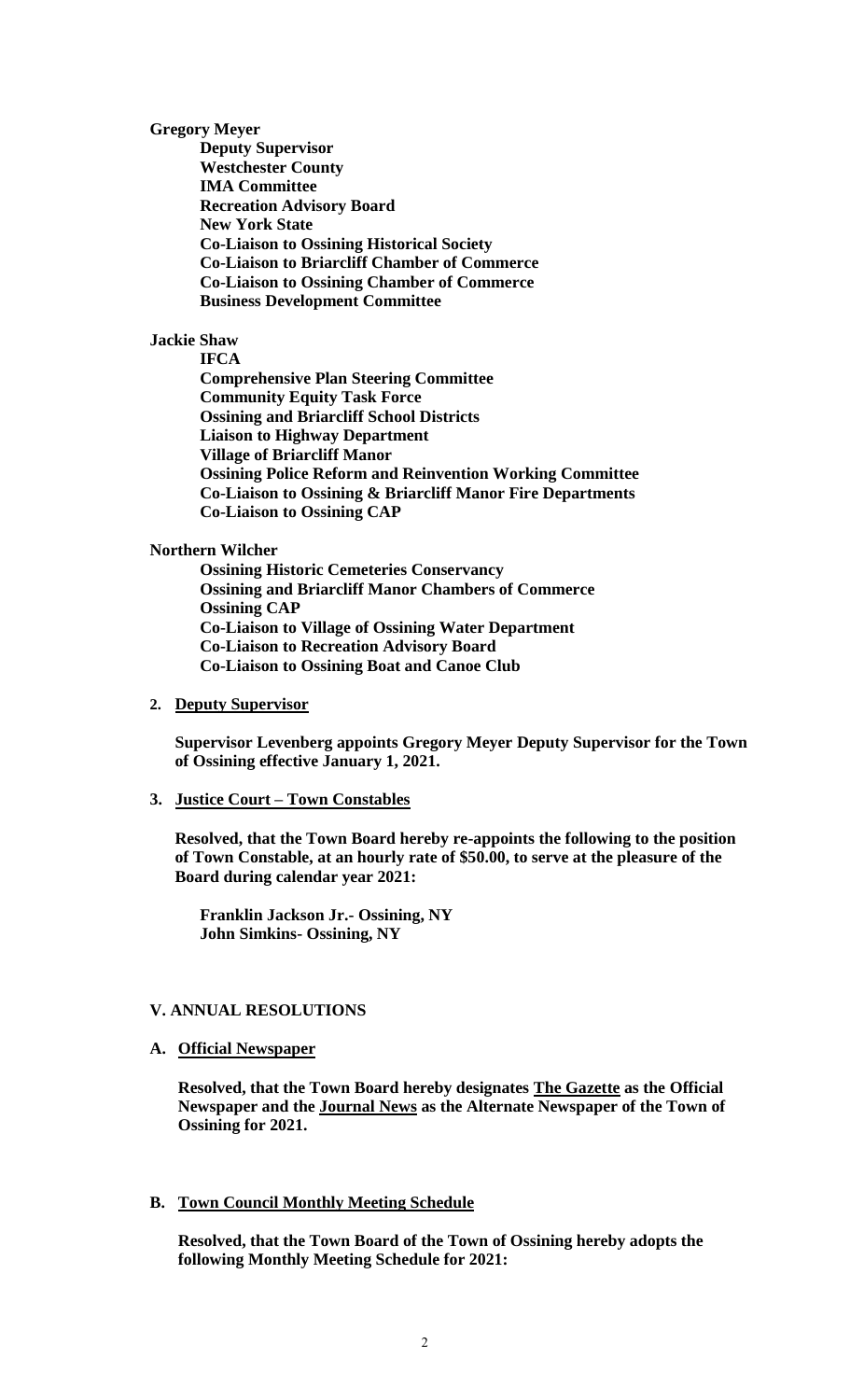**Regular Town Board Meetings – 2 nd& 4th Tuesday – 7:30 p.m. Via videoconferencing as authorized by the Governor's Executive Orders and upon such authorization terminating, at the Birdsall-Fagan Police/Court Facility, 86-88 Spring Street**

**Work Sessions – 1 st& 3rd Tuesday – 7:30 p.m. Via videoconferencing as authorized by the Governor's Executive Orders and upon such authorization terminating, at the 16 Croton Avenue Board Room**

**Town Hall Meetings-- Tuesday, 7:30p.m. on February 16, April 20, June 15, September 21, and December 21 via videoconferencing as authorized by the Governor's Executive Orders and upon such authorization terminating, at the Ossining Public Library.**

**The Work Session scheduled for Tuesday, September 7 will be moved to Thursday, September 9 due to Rosh Hashanah. The Work Session scheduled for Tuesday, November 2 will be moved to Thursday, November 4 due to Election Day.**

# **C. Setting Town Office Hours**

**Resolved, that the office hours of the Town Offices for 2021 will be Monday through Friday, 8:30 a.m. to 4:30 p.m.**

# **D. Town Historian**

**Resolved, that the Town Board hereby re-appoints Scott Craven Town Historian for 2021.**

# **E. Retaining Attorneys to Represent the Town – General Counsel**

**Resolved, the Supervisor is authorized to execute an agreement retaining Silverberg Zalantis LLP to provide general legal services to the Town of Ossining for 2021.** 

# **F. Retaining Attorneys to Represent the Town – Labor Counsel**

**Resolved, the Supervisor is authorized to execute an agreement retaining Bond, Schoeneck, & King, PLLC to provide legal services, to include labor and employment matters, to the Town of Ossining from January 1, 2021 through December 21, 2023.** 

**G. Retaining Special Counsel to Represent the Town**

**Resolved, the Supervisor is authorized to execute an agreement retaining Stephen P. Dewey, Esq., PC to provide special legal services to the Town of Ossining for 2021.** 

**H. 2021 Mileage Allowance**

**Resolved, that wherever it shall be appropriate to compensate Town Officials and/or Town Employees for mileage, they shall be reimbursed at a rate of \$0.56 per mile to be paid upon claim voucher, after audit and approval, in accordance with IRS standards.**

**I. Membership in the Association of Towns**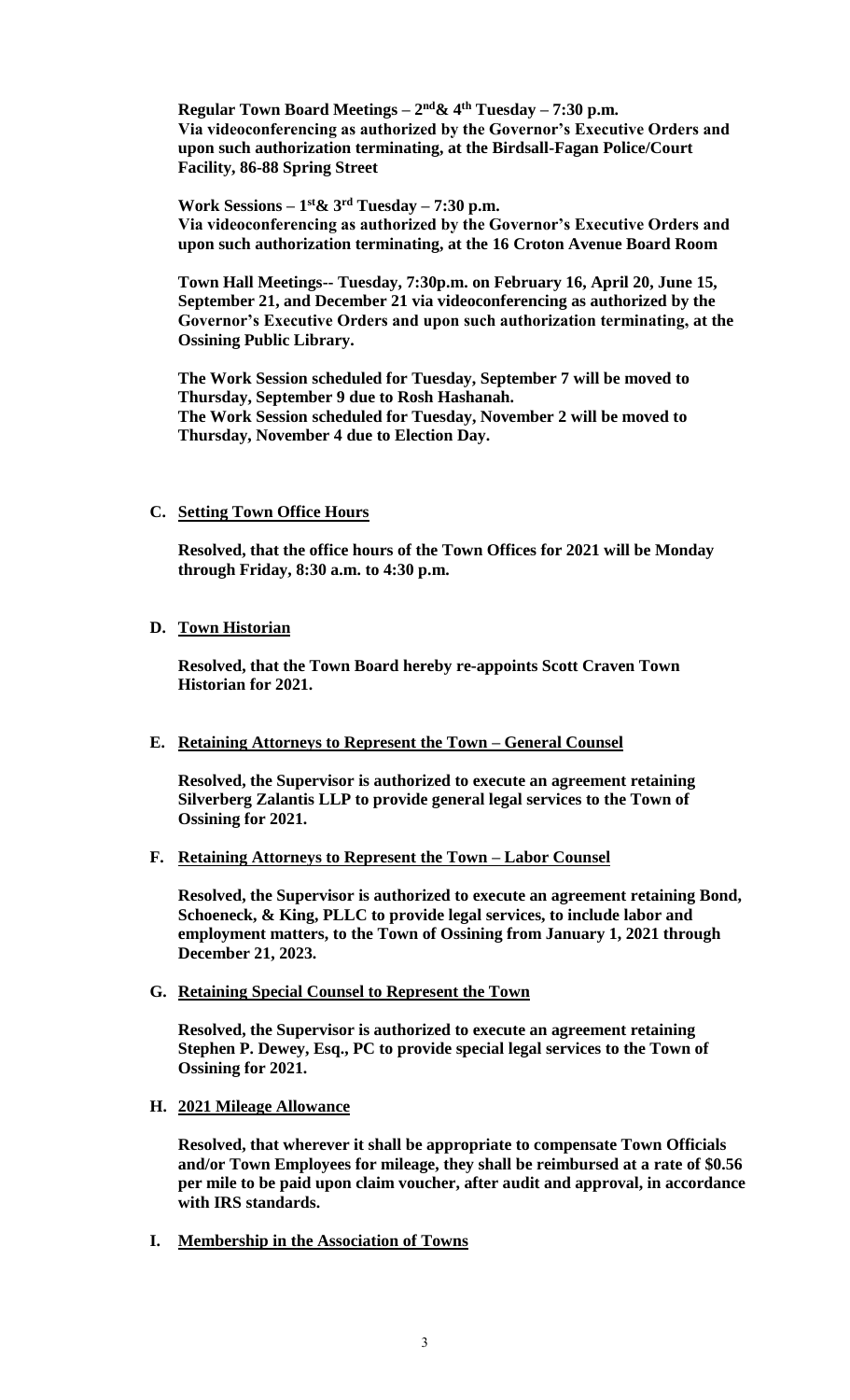**Resolved, that pursuant to Article 8 of the Town Law, the Town of Ossining shall pay the Annual Membership Dues for membership in the Association of Towns of the State of New York for 2021 in the amount of \$1,500.**

### **J. Authorization for Attendance at Association of Towns Annual Meeting**

**Resolved, that the Town Board of the Town of Ossining hereby authorizes the following Town Personnel to attend the Annual Meeting of the Association of Towns to be held virtually, February 14-17, 2021 subject to approval of their Department Heads, Town Supervisor and Members of the Town Board; Town Assessor; Building Inspector; Town Clerk and Deputy Town Clerk; Receiver of Taxes and Deputy Receiver of Taxes; Superintendent of Highways; Town Justices; Town Court Clerks; Budget Officer; Assessment Personnel; Chairman and Members of the Zoning Board; Chairman and Members of the Planning Board and Chairman and Members of the Environmental Advisory Board; and**

**Be it further Resolved, that attendance is voluntary and no employees shall be eligible for overtime as a result of attending the Meeting.**

# **K. Delegate to the Association of Towns**

**Resolved, that the Town Board hereby designates Dana Levenberg, Supervisor, as Delegate to the Association of Towns Annual Meeting for 2021.**

**L. Alternate Delegate to the Association of Towns**

**Resolved, that the Town Board hereby designates Victoria Cafarelli, Budget Officer, as Alternate Delegate to the Association of Towns Annual Meeting for 2021.**

#### **M. Animal Control-SPCA of Westchester**

**Resolved, that the Supervisor be and hereby is, authorized and directed to execute an agreement with SPCA of Westchester for the period January 1, 2021- December 31, 2021, providing for humane procedures for homeless and stray dogs and cats seized by dog control officers, animal control officers, police and other agents of the municipality.**

#### **N. Renewal-Delta Dental Insurance Program**

**Resolved, that the Town Board of the Town of Ossining hereby acknowledges that the Town's dental insurance program with Delta Dental of New York will continue for the period January 1, 2021- December 31, 2021 for Group # 1576- 0001 at a rate of \$68.84 per month per employee with no dependents and \$163.75 per month, per employee with family coverage; and be it further**

**Resolved, that Group # 1576-0002 shall be at a rate of \$74.32 per month per employee with no dependents and \$174.04 per month, per employee with family coverage.**

# **O. 2021 Refuse/Recycle Collection**

**Whereas, the Town of Ossining entered into an agreement with Sani-Pro Disposal Services Corp, for the removal of refuse, garbage and commingled recyclables at residential properties within the Unincorporated Area of the Town of Ossining in November 2017 for years 2018 through 2022;**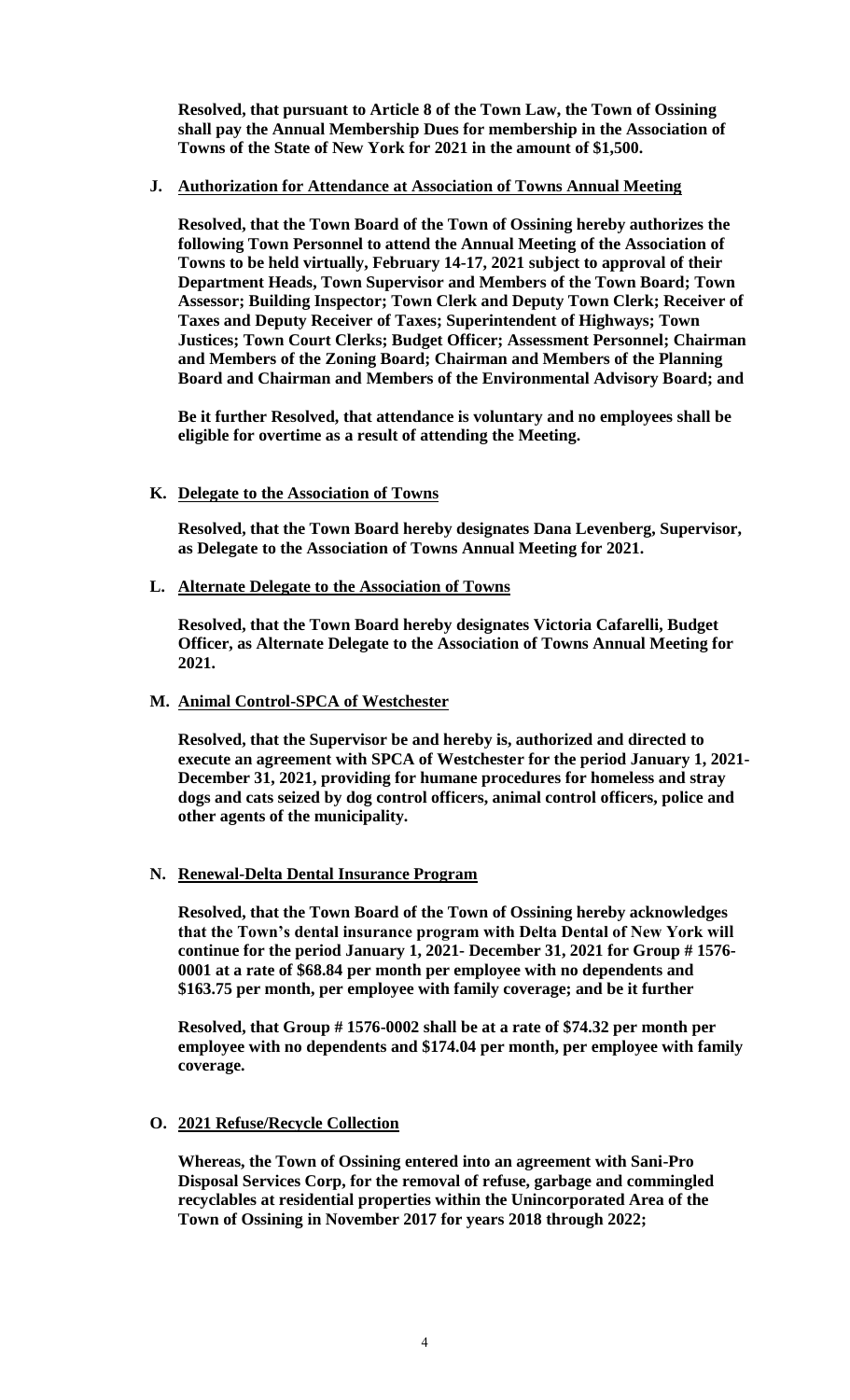**Therefore be it Resolved, that the Town Board of the Town of Ossining hereby exercises its option to renew with Sani-Pro Disposal of 566 North State Road, Briarcliff Manor, NY for fiscal year 2021 at a cost not to exceed \$541,780.**

# **P. Approval of Compensation Plan for 2021**

**Resolved, that the Town Board hereby approves the following Compensation Plan for the year 2021:**

| <b>TITLE OF POSITION</b><br><b>EXEMPT</b>                                                                | <b>ANNUAL</b><br><b>SALARY</b> |
|----------------------------------------------------------------------------------------------------------|--------------------------------|
| <b>ASSESSOR</b><br><b>BUDGET OFFICER/ AIDE TO THE SUPERVISOR</b><br><b>CONFIDENTIAL SECRETARY TO THE</b> | \$152,776<br>80,000            |
| <b>SUPERVISOR</b>                                                                                        | 48,500                         |
| <b>COURT CLERK - 2</b>                                                                                   | 70,949                         |
| <b>DEPUTY RECEIVER OF TAXES</b>                                                                          | 59,879                         |
| <b>DEPUTY TOWN CLERK</b>                                                                                 | 67,627                         |
| <b>UNCLASSIFIED</b>                                                                                      |                                |
| <b>TOWN CLERK</b>                                                                                        | \$90,000                       |
| <b>COUNCIL MEMBER - 4</b>                                                                                | 11,737                         |
| <b>RECEIVER OF TAXES</b>                                                                                 | 90,000                         |
| <b>SUPERINTENDENT OF HIGHWAYS</b>                                                                        | 85,000                         |
| <b>SUPERVISOR</b>                                                                                        | 76,477                         |
| <b>TOWN JUSTICE - 3</b><br><b>RUOK WEEKEND RATE</b>                                                      | 48,839<br>20.00/HR             |
|                                                                                                          |                                |
| <b>NON-COMPETITIVE</b>                                                                                   |                                |
| <b>MOTOR EQUIPMENT OPERATOR - 2</b>                                                                      | \$88,897                       |
| <b>PARKS FOREMAN</b>                                                                                     | 96,201                         |
| <b>HIGHWAY FOREMAN</b>                                                                                   | 96,201                         |
| <b>ROAD MAINTAINER - 3</b>                                                                               | 81,941                         |
| <b>SENIOR AUTOMOTIVE MECHANIC</b>                                                                        | 92,768                         |
| <b>AUTOMOTIVE MECHANIC</b>                                                                               | 88,897                         |
| <b>LABOR</b>                                                                                             |                                |
| <b>PARK GROUNDSKEEPER (1)</b>                                                                            | \$65,565                       |
| <b>PARK GROUNDSKEEPER (2)</b>                                                                            | 64,723                         |
| <b>PARK GROUNDSKEEPER (3) - 2</b>                                                                        | 63,886                         |
| <b>LABORER</b>                                                                                           | 65,565                         |
| <b>CHAUFFEUR (1) - 2</b>                                                                                 | 41,401                         |
| <b>CHAUFFEUR (2)</b><br><b>FOOD SERVICE HELPER</b>                                                       | 40,159<br>41,401               |
| <b>BUS DRIVER</b>                                                                                        | 54,629                         |
|                                                                                                          |                                |
| <b>COMPETITIVE</b>                                                                                       |                                |
| <b>DEPUTY ASSESSOR</b>                                                                                   | \$85,417                       |
| <b>ASSESSMENT CLERK</b>                                                                                  | 69,446                         |
| <b>ASSESSMENT ASSISTANT</b>                                                                              | 59,795                         |
| <b>SENIOR OFFICE ASSISTANT</b>                                                                           | 67,307                         |
| OFFICE ASST AUTO SYSTEMS/INT. CLERK                                                                      | 57,536                         |
| <b>ASSISTANT COURT CLERK</b>                                                                             | 56,560                         |
| <b>NUTRITION SITE MANAGER</b><br><b>INTERMEDIATE CLERK (1)</b>                                           | <b>VACANT</b><br>46,998        |
| <b>INTERMEDIATE CLERK (2)</b>                                                                            | 53,446                         |
| <b>INTERMEDIATE CLERK SPANISH SPEAKING</b>                                                               | 47,902                         |
| <b>PARALEGAL</b>                                                                                         | 41,354                         |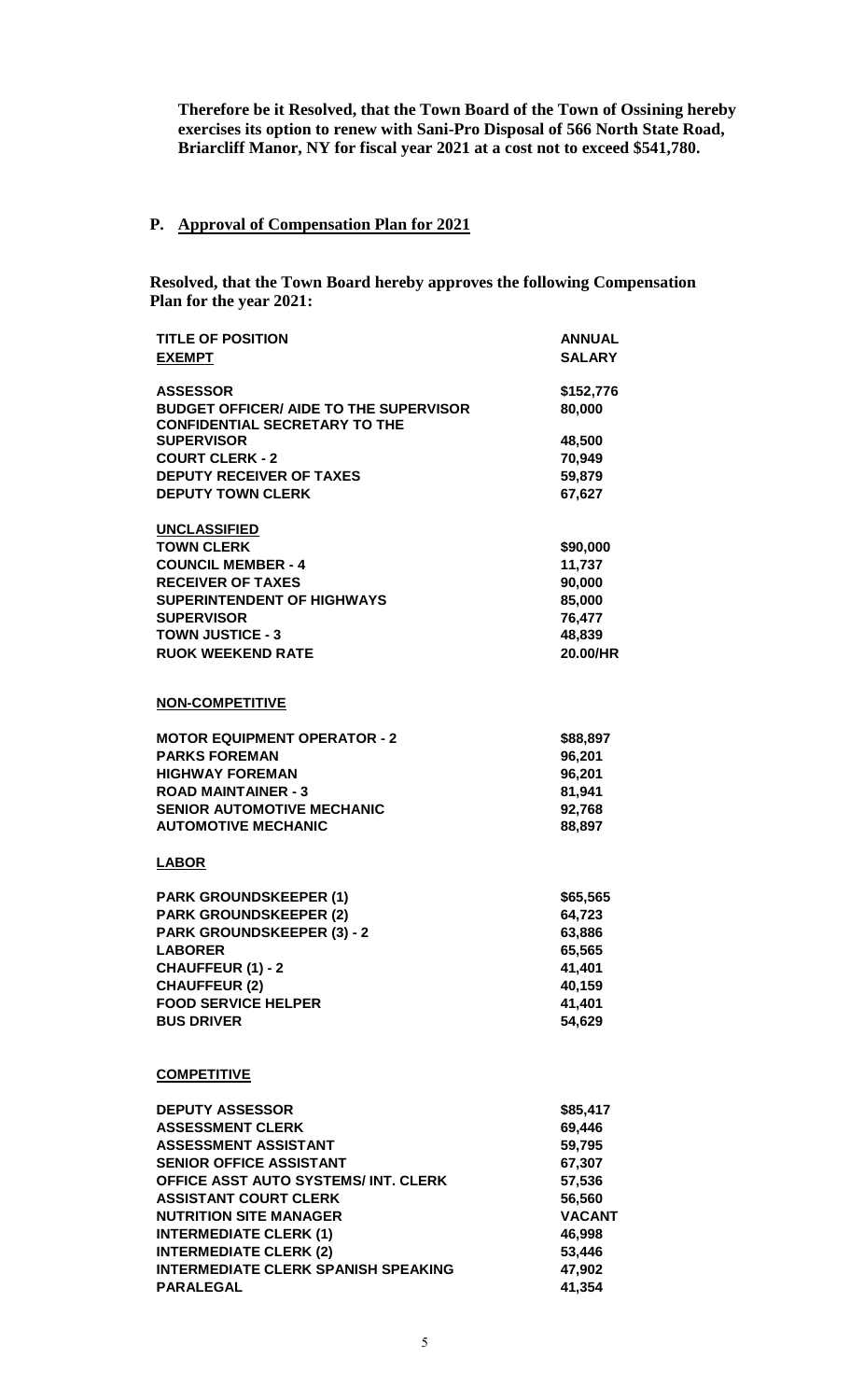**PART TIME EMPLOYEES**

| <b>NAME</b>                        | <b>TITLE</b>           | <b>HOURLY RATE</b> |
|------------------------------------|------------------------|--------------------|
| Abreau Jr., Larry                  | PT, Parks              | \$20.91/HR         |
| <b>Rodriguez Castro, Frankelis</b> | PT, Dale Cemetery      | \$15.00/HR         |
| DaSilva, Marcus                    | PT, Parks              | \$16.00/HR         |
| Fernandez, Richard                 | PT, Town Court         | \$25.00/HR         |
| Guinansaca, Jeaneth                | PT, Town Clerk         | \$15.00/HR         |
| Hamilton, John                     | PT, Building Inspector | \$73.00/HR         |
| Jackson Jr., Franklin              | PT, Town Court         | \$28.00/HR         |
| Juarez, Angela                     | PT, Tax Office         | \$15.00/HR         |
| Lee, Kenneth                       | PT, Town Court         | \$25.00/HR         |
| Lilley, Sheila                     | PT, Town Court         | \$25.00/HR         |
| Santucci, Alicia                   | PT, Dale Cemetery      | \$18.00/HR         |
| Simkins, John                      | PT, Town Court         | \$25.00/HR         |

#### **ELECTION OFFICIALS**

| Coordinator/Liaison        | \$2,700.00 |
|----------------------------|------------|
| <b>Clerical Assistants</b> | \$60.00    |

#### **Q. Surety Bonds**

**Whereas, certain officers and/or employees of the Town of Ossining designated by law are required by law to file an undertaking which shall remain in full force and effect until the expiration of their term of office, the termination of their employment, or the further resolution of this Town Board, and**

**Whereas, the Town Board of the Town of Ossining by prior resolution has determined it is more beneficial and economical to provide the undertakings by a blanketed bond;**

**It is, therefore, Resolved, that all officers and/or employees of the Town of Ossining will be bonded by a blanket bond in the amount of \$500,000 except that the following position will carry an additional surety bond in the amount of \$100,000: Receiver of Taxes.**

#### **R. Consulting Engineer**

**Resolved, the Town Supervisor is authorized to continue the inter-municipal agreement with the Village of Ossining to provide engineering services to the Town for the calendar year 2021, for a fee totaling \$100,539 (\$8,378.25 per month).**

**S. Bond Counsel**

**Resolved, that the law firm of Orrick, Herrington & Sutcliff, LLP, 666 Fifth Avenue, New York, New York is hereby retained as Bond Counsel in accordance with the fees set forth in the proposal received from Orrick dated December 21, 2020.**

#### **T. 2021 Schedule of Fees**

**Resolved, that the Town Board of the Town of Ossining hereby approves the following Schedule of Fees for calendar year 2021:**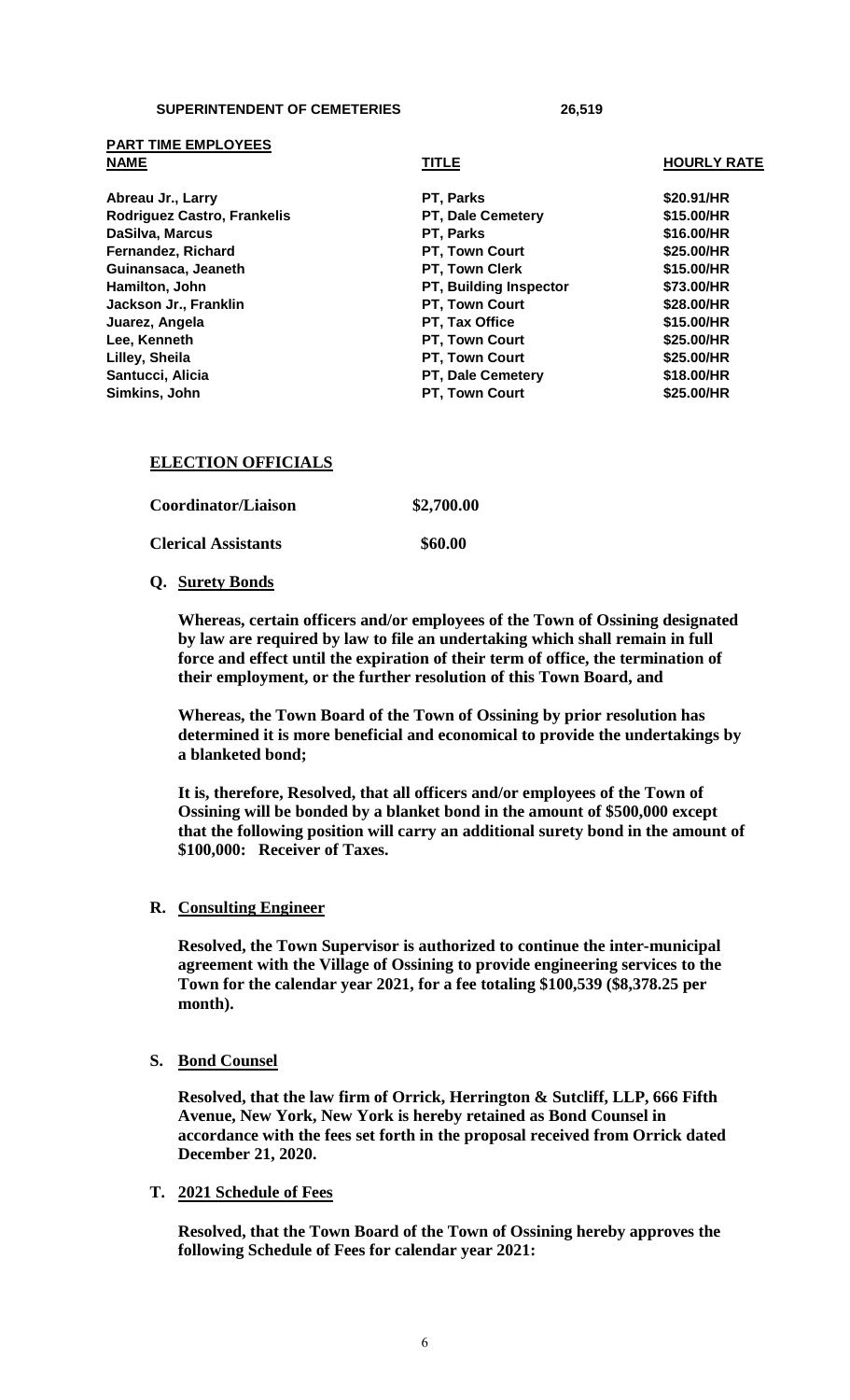| Type of Application,<br>License or Permit/Code Chapter Reference |                                                                                 | Fee                                      |
|------------------------------------------------------------------|---------------------------------------------------------------------------------|------------------------------------------|
| <b>Sale of Codebook</b>                                          | Chapter 1                                                                       | Publisher's price                        |
|                                                                  |                                                                                 |                                          |
| <b>Access to Records</b>                                         | Chapter 45                                                                      |                                          |
|                                                                  | Fees for copies of records not<br>exceeding $8\frac{1}{2}$ by 14 inches in size | \$0.25 per page                          |
|                                                                  | Fee for reproducing records in excess<br>of $8\frac{1}{2}$ by 14 inches in size | Actual cost of reproduction              |
|                                                                  | Fee for PDF Copy of Tax Map on<br>CD (Office of the Assessor)                   | \$150                                    |
| <b>Accessory Dwelling</b>                                        | Chapter 50                                                                      |                                          |
|                                                                  | Initial application                                                             | \$300                                    |
|                                                                  | Each renewal                                                                    | \$150                                    |
| <b>Alarms</b>                                                    | Chapter 51                                                                      |                                          |
|                                                                  | Annual registration                                                             | \$25                                     |
|                                                                  | Non Registration Fee                                                            | \$250                                    |
|                                                                  | False alarms:                                                                   |                                          |
|                                                                  | $1st$ and $2nd$ offense                                                         | Warning                                  |
|                                                                  | 3 <sup>rd</sup> offense                                                         | \$50                                     |
|                                                                  | 4 <sup>th</sup> offense                                                         | \$100                                    |
|                                                                  | 5 <sup>th</sup> offense                                                         | \$200                                    |
|                                                                  | $6th$ offense                                                                   | \$500                                    |
|                                                                  | <b>Subsequent Offenses</b>                                                      | \$500                                    |
| <b>Building</b><br><b>Construction</b>                           | Chapter 63                                                                      |                                          |
|                                                                  | Certificate of occupancy, where the<br>total value of the building is:          |                                          |
|                                                                  | Less than $$10,000$                                                             | \$100                                    |
|                                                                  | Greater than \$10,000 but less than<br>\$20,000                                 | \$100                                    |
|                                                                  | Greater than \$20,000 but less than<br>\$50,000                                 | \$100                                    |
|                                                                  | Greater than \$50,000 but less than<br>\$100,000                                | \$100                                    |
|                                                                  | Greater than \$100,000 but less<br>than \$150,000                               | \$100                                    |
|                                                                  | Greater than \$150,000                                                          | \$100                                    |
|                                                                  | Building permit issuance                                                        |                                          |
|                                                                  | Where the total value of the work<br>is up to $$1,000$                          | \$100                                    |
|                                                                  | For each additional \$1,000                                                     | \$15 additional per \$1000 of work value |
|                                                                  | Renewal of building permit                                                      | 1/2 of Original B.P. Fee                 |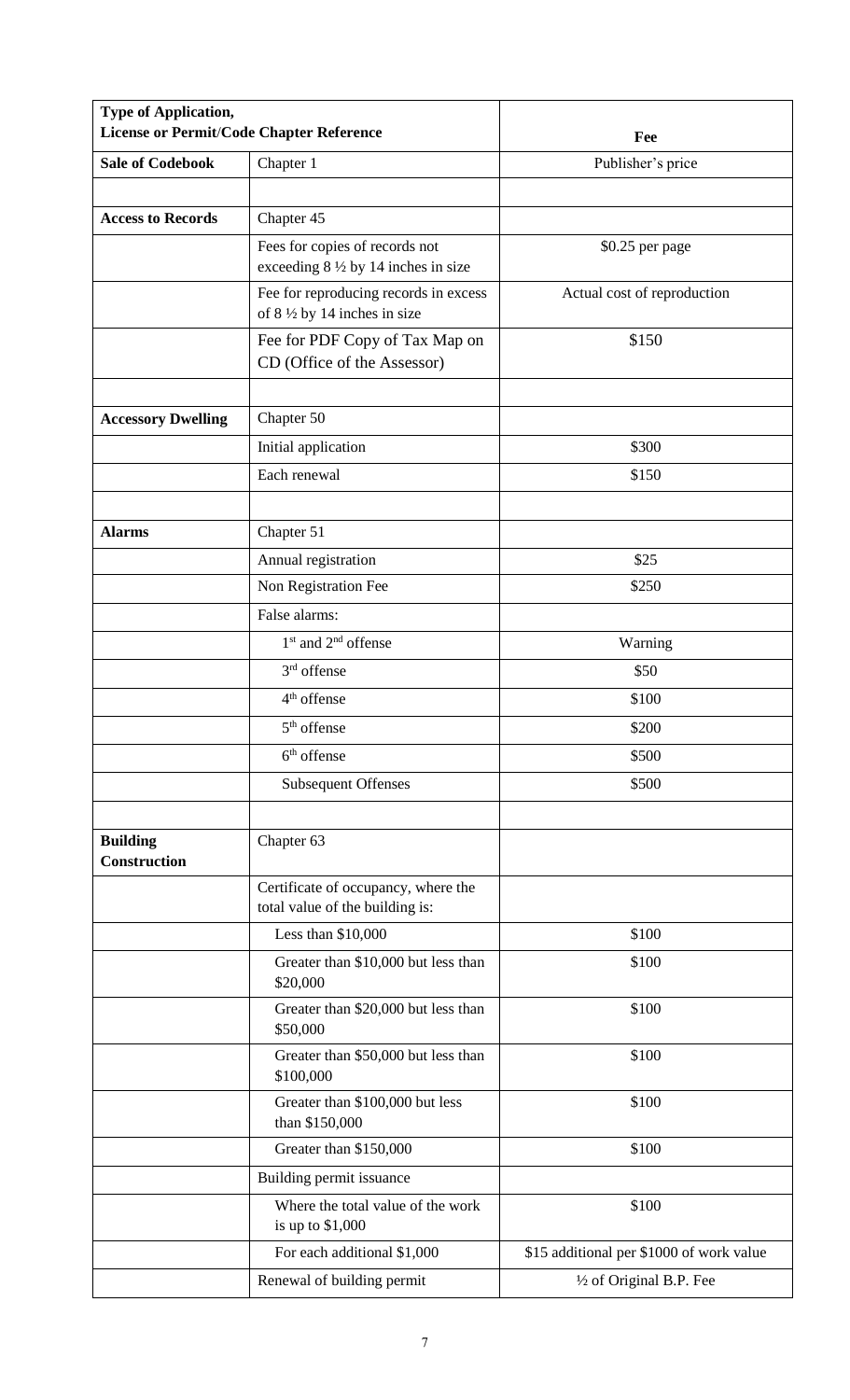| Type of Application,    | <b>License or Permit/Code Chapter Reference</b>                             | Fee                                                                                    |
|-------------------------|-----------------------------------------------------------------------------|----------------------------------------------------------------------------------------|
|                         | <b>Electrical permits</b>                                                   |                                                                                        |
|                         | Per dwelling                                                                | \$115                                                                                  |
|                         | Alteration to commercial building                                           | \$200                                                                                  |
|                         | New commercial construction                                                 | \$350                                                                                  |
|                         | Plumbing permit                                                             |                                                                                        |
|                         | House sewer and tie-in                                                      | \$115                                                                                  |
|                         | Installation of $1 - 3$ fixtures,<br>appliances or standpipe<br>connections | \$115                                                                                  |
|                         | Installation of $4 - 9$ fixtures                                            | \$165                                                                                  |
|                         | Installation of 10 or more fixtures                                         | \$215                                                                                  |
|                         | <b>Backflow Device</b>                                                      | \$115                                                                                  |
|                         | Gas certification                                                           | \$65                                                                                   |
|                         | Plumbing permit if not listed                                               | \$115                                                                                  |
|                         | <b>HVAC</b> Permit<br><b>HVAC</b> Residential<br><b>HVAC Commercial</b>     | Same as Building Permit Fee                                                            |
|                         |                                                                             | Same as Building Permit Fee                                                            |
|                         | Erecting signs                                                              | Same as Building Permit Fee                                                            |
|                         | Demolition permit                                                           |                                                                                        |
|                         | For structure less than 1,000<br>square feet                                | \$100                                                                                  |
|                         | For structure over 1,000 square<br>feet                                     | \$300                                                                                  |
|                         | Title search (office assistance)                                            | \$65 per property                                                                      |
|                         | Copies of certificates of occupancy<br>and surveys                          | \$25 per copy                                                                          |
|                         | Inspection and letter in lieu of<br>certificate of occupancy                | \$100                                                                                  |
|                         | Legalization of work performed<br>without permits                           | All fees tripled                                                                       |
|                         | Failure to keep a scheduled appt. for<br>an inspection                      | \$50                                                                                   |
|                         | Same day inspection                                                         | \$50                                                                                   |
|                         | Non-mandated inspection letter                                              | \$50                                                                                   |
|                         | Any type of Permit Not Listed<br>necessary and requires inspections         | Same fee structure as filing a Building<br>Permit (based on estimated cost of project) |
|                         |                                                                             |                                                                                        |
| <b>Cabaret</b>          | Chapter 68                                                                  |                                                                                        |
|                         | Annual license fee                                                          | \$200                                                                                  |
|                         | After July 1                                                                | \$100                                                                                  |
|                         | Renewal application 30-day extension                                        | \$5 per month                                                                          |
|                         |                                                                             |                                                                                        |
| <b>Credit Card Fees</b> | Payment by Credit Card                                                      | 3% of Transaction                                                                      |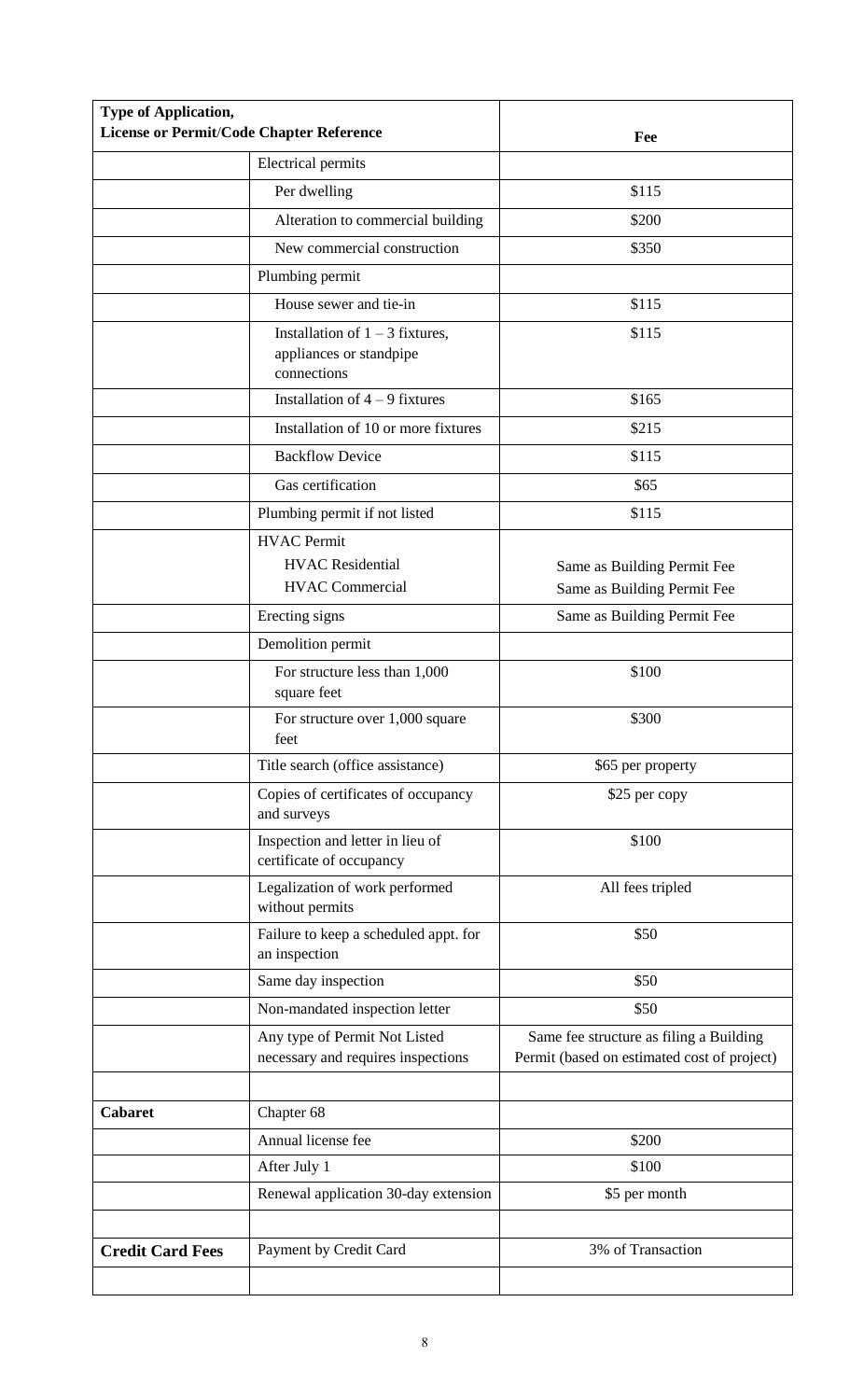| <b>Type of Application,</b><br>License or Permit/Code Chapter Reference |                                                            | Fee                                                                                                               |
|-------------------------------------------------------------------------|------------------------------------------------------------|-------------------------------------------------------------------------------------------------------------------|
| <b>Dale Cemetery</b>                                                    | Deed Change                                                | \$100 per change                                                                                                  |
|                                                                         |                                                            |                                                                                                                   |
| Dog Fees                                                                | Chapter 74                                                 |                                                                                                                   |
|                                                                         | License Fees:                                              |                                                                                                                   |
|                                                                         | Spayed/neutered:                                           | \$15                                                                                                              |
|                                                                         | Unspayed/ unneutered                                       | \$23                                                                                                              |
|                                                                         | Seniors over age 60 are exempt from<br>local fee           |                                                                                                                   |
|                                                                         | Redemption fees from impoundment<br>of dogs                |                                                                                                                   |
|                                                                         | First impoundment                                          | \$20 first 24 hours;<br>\$5 each additional 24 hours                                                              |
|                                                                         | Second impoundment                                         | \$40 first 24 hours;<br>\$10 each additional 24 hours                                                             |
|                                                                         | Third impoundment                                          | \$60 first 24 hours;<br>\$15 each additional 24 hours                                                             |
|                                                                         | Non-Resident use of the Cedar<br>Lane and Ryder Dog Parks  | \$25, plus \$10 per each additional dog, up<br>to three dogs                                                      |
|                                                                         |                                                            |                                                                                                                   |
| <b>Electric Car</b><br><b>Charging</b>                                  | Engel Park, Cedar Lane Park, Ryder<br>Park                 | First 3 Hours Free;<br>\$5 each additional hour                                                                   |
|                                                                         |                                                            |                                                                                                                   |
| <b>Food Scraps</b><br><b>Recycling Program</b>                          | Food Scraps Residential Kit                                | \$20.00 (if paying by check)<br>\$21.00 (if paying by credit/debit card to<br>cover convenience and per item fee) |
|                                                                         | Food Scraps Compostable Bags<br>(roll of 25 2-gallon bags) | \$2.00 (if paying by check)<br>\$2.25 (if paying by credit/debit card to<br>cover convenience and per item fee)   |
| <b>SEQR</b>                                                             | Chapter 85                                                 |                                                                                                                   |
|                                                                         | Environmental clearance form                               | No fee                                                                                                            |
|                                                                         | Application for preliminary<br>environmental review        | \$100                                                                                                             |
|                                                                         |                                                            |                                                                                                                   |
| <b>Street Opening</b>                                                   | Chapter 87, Part 1                                         |                                                                                                                   |
|                                                                         | Simple Curb Cut                                            | \$100                                                                                                             |
|                                                                         | Road opening less than 150 sq. ft                          | \$400                                                                                                             |
|                                                                         | Road opening 150 sq ft and greater                         | \$500                                                                                                             |
| Deposit for all<br><b>Street Openings</b>                               | Deposit (in form of surety bond)                           | \$300 per square foot                                                                                             |
|                                                                         |                                                            |                                                                                                                   |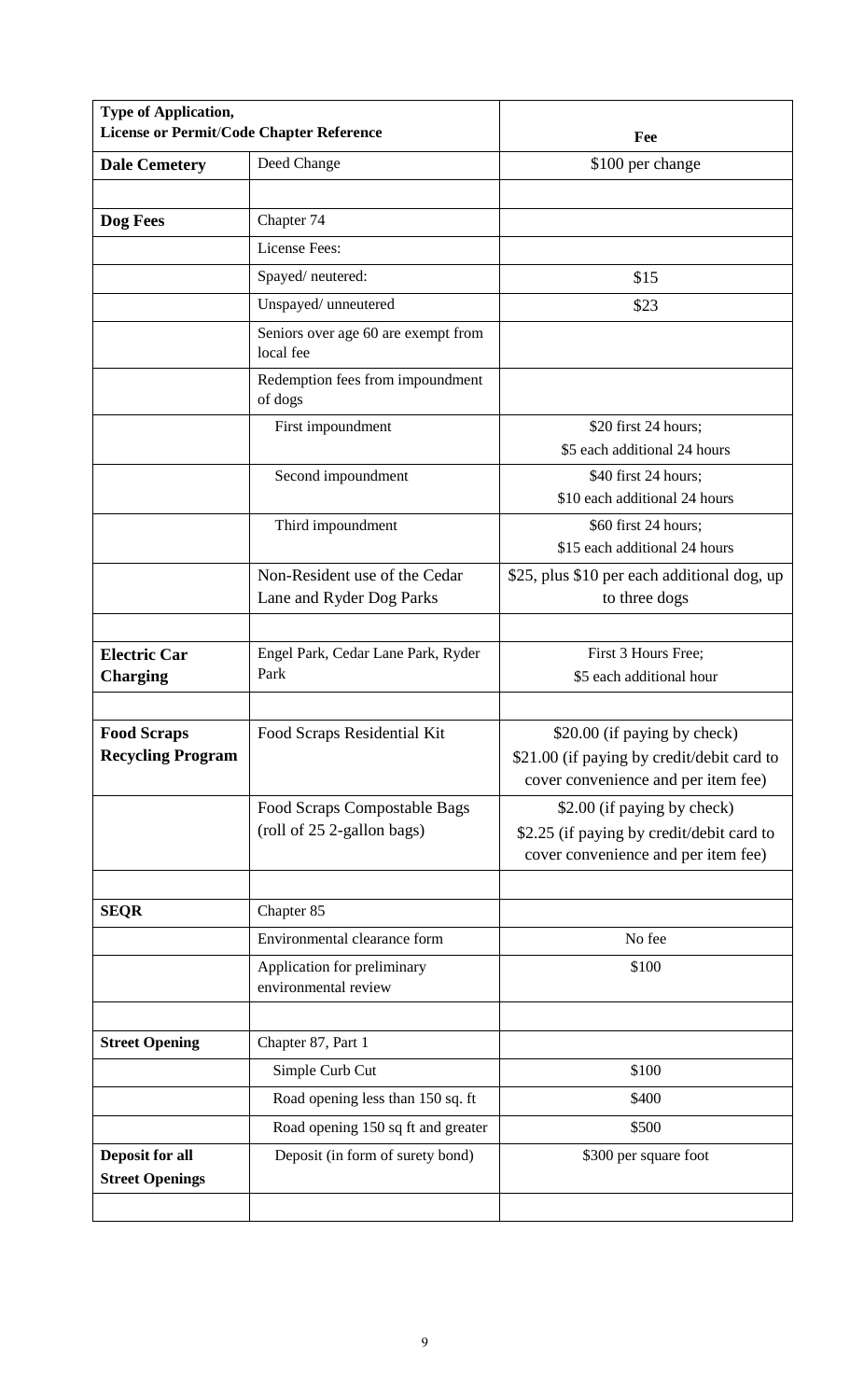| Type of Application,<br><b>License or Permit/Code Chapter Reference</b> |                                                                                                       | Fee                                                                                    |
|-------------------------------------------------------------------------|-------------------------------------------------------------------------------------------------------|----------------------------------------------------------------------------------------|
| <b>Excavation of</b><br><b>Topsoil or Gravel</b>                        | Chapter 87, Part 2                                                                                    |                                                                                        |
|                                                                         | For each 10 acres of property, or any<br>portion thereof, proposed to be<br>excavated                 | \$75                                                                                   |
|                                                                         | Refund upon denial of application                                                                     | \$25                                                                                   |
|                                                                         | Permit renewal, for each 10 acres of<br>property, or any portion thereof,<br>proposed to be excavated | \$75                                                                                   |
| <b>Filling and Grading</b>                                              | Chapter 92                                                                                            |                                                                                        |
|                                                                         | Application for a filling and grading<br>permit                                                       |                                                                                        |
|                                                                         | For the first acre or part thereof                                                                    | \$200                                                                                  |
|                                                                         | For each additional acre or part<br>thereof                                                           | \$40                                                                                   |
|                                                                         | Application for a certificate of<br>completion                                                        |                                                                                        |
|                                                                         | For the first acre                                                                                    | \$50                                                                                   |
|                                                                         | For each additional acre or part<br>thereof                                                           | \$10                                                                                   |
| Floodplain<br>Development                                               | Chapter 102                                                                                           |                                                                                        |
| <b>Filming</b>                                                          | Per day                                                                                               | \$1400                                                                                 |
|                                                                         | Permit application                                                                                    | \$200                                                                                  |
|                                                                         |                                                                                                       |                                                                                        |
| <b>Freshwater Wetlands</b>                                              | Chapter 105                                                                                           |                                                                                        |
|                                                                         | Application review fee for permits<br>issued by Building Inspector (see §<br>$105-6$                  | Same fee structure as filing a Building<br>Permit (based on estimated cost of project) |
|                                                                         | Application review fee for permits<br>issued by the Planning Board (see<br>$$105-7)$                  | Included in site plan review fees                                                      |
|                                                                         |                                                                                                       |                                                                                        |
| <b>Parks</b>                                                            | Chapter 138                                                                                           |                                                                                        |
|                                                                         | <b>Rental Fees</b>                                                                                    |                                                                                        |
|                                                                         | Pavilions (Ryder, Gerlach, Cedar<br>Lane                                                              | \$225 for 4 hours;<br>\$25 for each additional hour                                    |
|                                                                         | Picnic Areas at Engel Park                                                                            | \$75 for 4 hours;<br>\$25 for each additional hour                                     |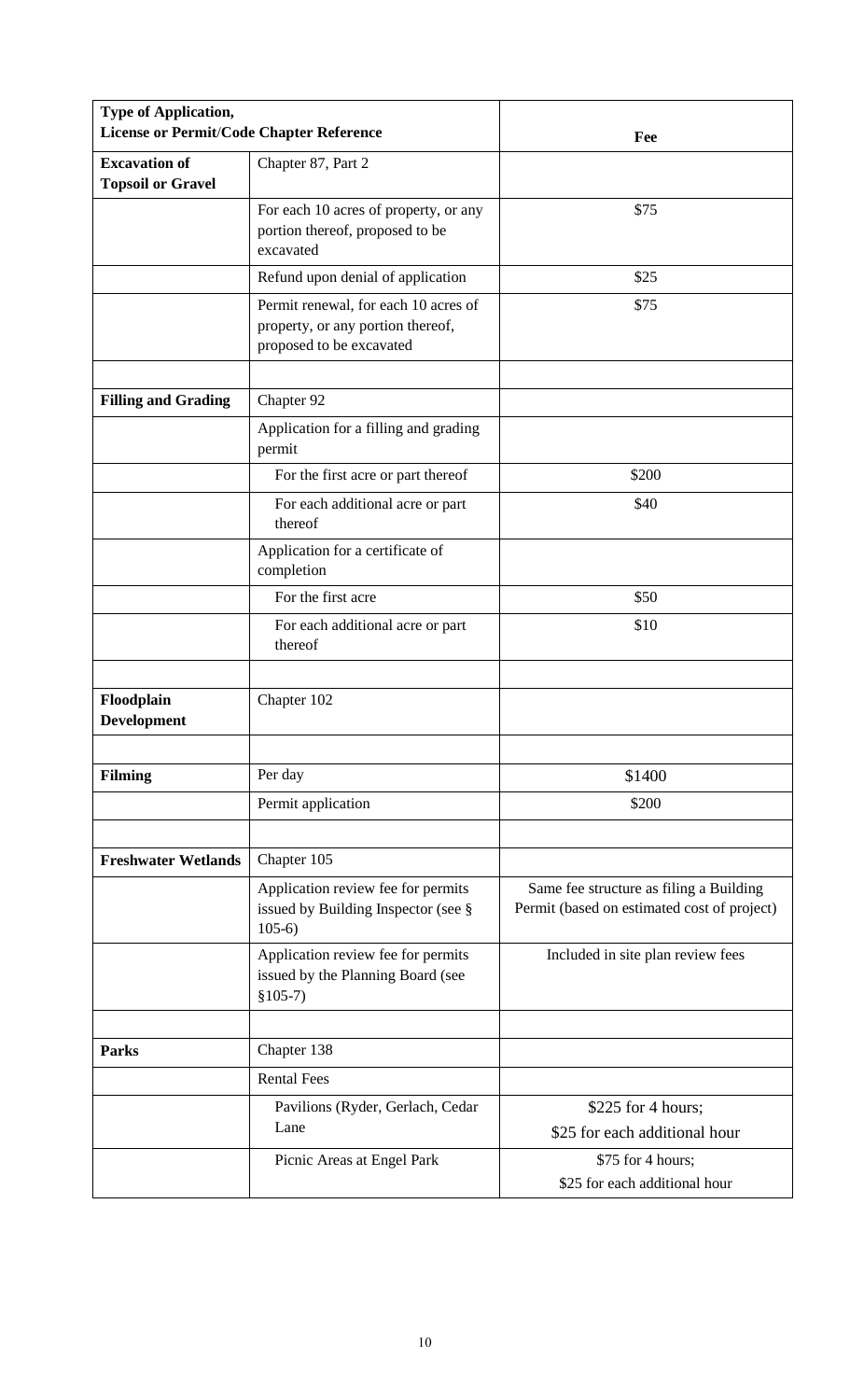| <b>Type of Application,</b><br><b>License or Permit/Code Chapter Reference</b> |                                                                                                                                                                                      | Fee                                                                                                                                                                                                       |
|--------------------------------------------------------------------------------|--------------------------------------------------------------------------------------------------------------------------------------------------------------------------------------|-----------------------------------------------------------------------------------------------------------------------------------------------------------------------------------------------------------|
|                                                                                | Fields/Facilities (Ryder Park<br>baseball fields or Football/<br>Soccer field; Cedar Lane Park<br>Football/Soccer Field; Engel<br>Waterfront park Stage &<br>Viewing/Spectator Area) | Residents: \$50 for 2 hours, \$25 for each<br>additional hour<br>Non-Profits: \$50 for 2 hours, \$25 for each<br>additional hour<br>Non-Residents: \$150 for 2 hours, \$50 for<br>each additional hour    |
|                                                                                | Fields/Facilities with Lights<br>(Gerlach Park Baseball or Soccer<br>Field)                                                                                                          | Residents: \$100 for 2 hours, \$50 for each<br>additional hour<br>Non-Profits: \$100 for 2 hours, \$50 for each<br>additional hour<br>Non-Residents: \$300 for 2 hours, \$100 for<br>each additional hour |
| <b>Boat Ramp</b>                                                               | Daily                                                                                                                                                                                |                                                                                                                                                                                                           |
|                                                                                | Residents                                                                                                                                                                            | \$40                                                                                                                                                                                                      |
|                                                                                | Nonresidents                                                                                                                                                                         | \$50                                                                                                                                                                                                      |
|                                                                                | Seasonal                                                                                                                                                                             |                                                                                                                                                                                                           |
|                                                                                | Residents                                                                                                                                                                            | \$80                                                                                                                                                                                                      |
|                                                                                | Nonresidents                                                                                                                                                                         | \$150                                                                                                                                                                                                     |
| <b>Cedar Lane Arts</b><br>Center                                               | Meeting in Theater Room for<br>Art Activities, 3 Hours or Less                                                                                                                       | \$30                                                                                                                                                                                                      |
|                                                                                | Meeting in Theater Room for<br>Art Activities, Up to 6 Hours                                                                                                                         | \$50                                                                                                                                                                                                      |
|                                                                                | Meeting in Theater Room for<br>Non-Art Activities, 3 Hours or<br>Less                                                                                                                | \$50                                                                                                                                                                                                      |
|                                                                                | Meeting in Theater Room for<br>Non-Art Activities, Up to 6<br>Hours                                                                                                                  | \$100                                                                                                                                                                                                     |
|                                                                                | Meeting in Theater Room by<br>For-Profit Groups, 3 Hours or<br>Less                                                                                                                  | \$100                                                                                                                                                                                                     |
|                                                                                | Meeting in Theater Room by<br>For-Profit Groups, Each Hour<br>over 3 Hours                                                                                                           | \$25                                                                                                                                                                                                      |
|                                                                                | Art Activity Birthday Parties for                                                                                                                                                    | \$200 plus instructor's fee                                                                                                                                                                               |
|                                                                                | Children, 3 Hours or Less                                                                                                                                                            | and materials expense                                                                                                                                                                                     |
|                                                                                | Art fair events                                                                                                                                                                      | \$50 per artist booth fee                                                                                                                                                                                 |
|                                                                                | Ceramic Weekend Workshop<br>$(2$ Day $)$                                                                                                                                             | \$100/day plus instructor fees                                                                                                                                                                            |
|                                                                                | Artists Group Use of Theater<br>Space, 3 Hours or Less                                                                                                                               | \$10/artist/ session                                                                                                                                                                                      |
|                                                                                | Scout Ceramics Lesson (1)<br>learning lesson, 1 firing<br>session)                                                                                                                   | \$20/scout                                                                                                                                                                                                |
|                                                                                | <b>Firing Fees</b>                                                                                                                                                                   | \$0.05 per cubic inch for bisque<br>\$0.07 per cubic inch for cone 6 glaze                                                                                                                                |
| <b>CLAC Clay Studio</b>                                                        | <b>Rental Fees</b>                                                                                                                                                                   |                                                                                                                                                                                                           |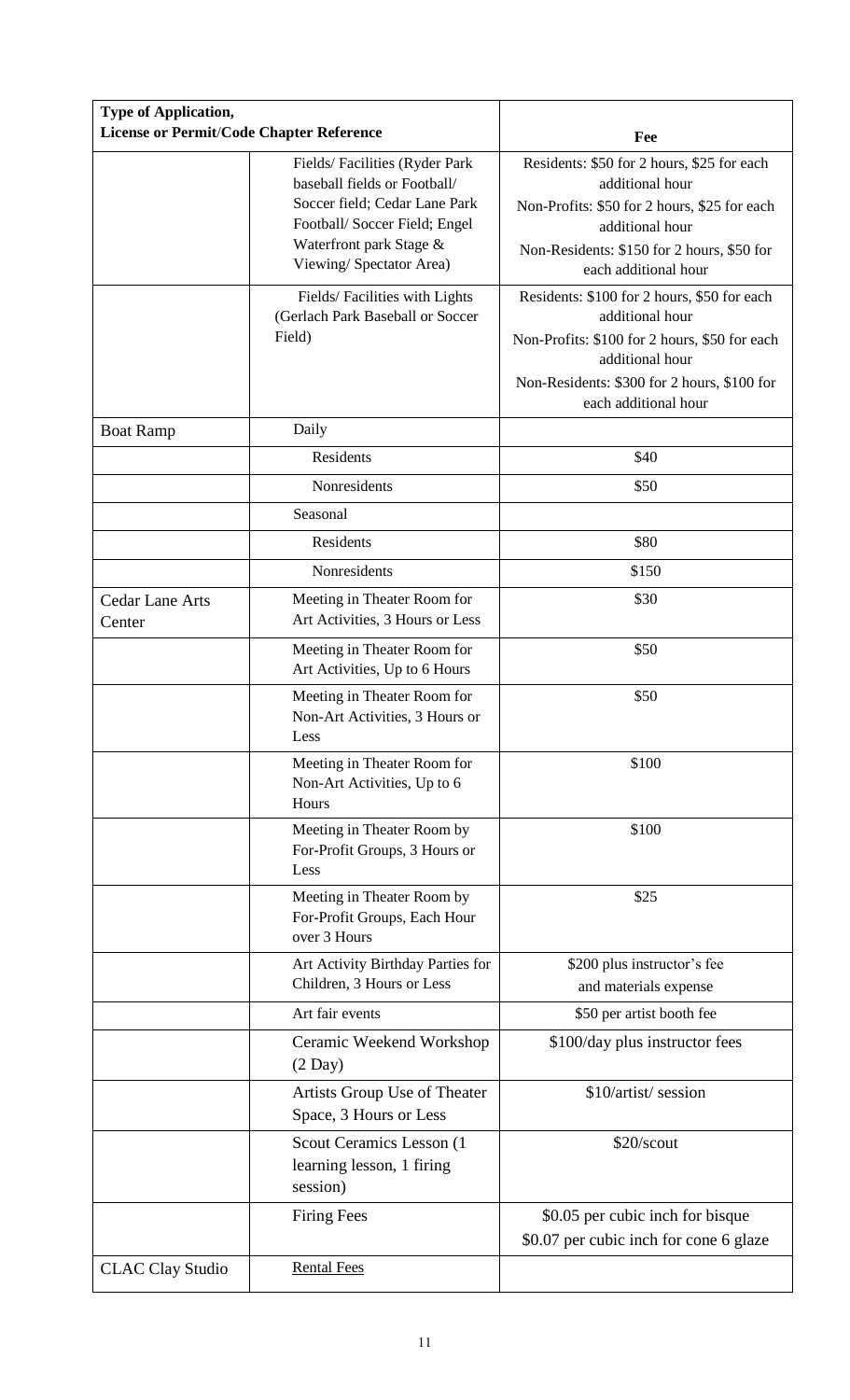| Type of Application,<br><b>License or Permit/Code Chapter Reference</b> |                                                                                             | Fee                                                                                    |
|-------------------------------------------------------------------------|---------------------------------------------------------------------------------------------|----------------------------------------------------------------------------------------|
| Membership                                                              |                                                                                             |                                                                                        |
|                                                                         | Studio Access with Shelf Space<br>(all incomplete work must be<br>taken home when leaving)* | \$300/ quarter                                                                         |
|                                                                         | Studio Access with 1/2 storage<br>unit*                                                     | \$375/ quarter                                                                         |
|                                                                         | Studio Access with 1 full<br>storage unit*                                                  | \$450/ quarter                                                                         |
|                                                                         | *10% rental discount when you<br>prepay six months or more in<br>advance                    |                                                                                        |
|                                                                         | Use Fees                                                                                    |                                                                                        |
|                                                                         | Firing fee (includes both cone<br>05 bisque and cone 6 glaze)                               | \$0.05 per cubic inch                                                                  |
|                                                                         | Clay (midrange stoneware)                                                                   | \$15 per 25 pound bag                                                                  |
|                                                                         | Reclaimed clay from bucket                                                                  | \$10 per 25 pound bag                                                                  |
|                                                                         | Mid-range Porcelain clay                                                                    | \$20 per 25 pound bag                                                                  |
|                                                                         | Deposit for Key to<br>Access CLAC                                                           | \$200                                                                                  |
| <b>Peddlers</b>                                                         | Chapter 144                                                                                 |                                                                                        |
|                                                                         | Annual license fee                                                                          | \$100                                                                                  |
|                                                                         | One Day Peddler's Permit                                                                    | \$25                                                                                   |
| <b>Police Fees</b>                                                      | Vehicle Impound Release Fee                                                                 | \$25                                                                                   |
| <b>Steep Slopes</b>                                                     | Chapter 167                                                                                 |                                                                                        |
|                                                                         | Application and inspection fee,<br>residential only                                         | \$100                                                                                  |
|                                                                         | Application and inspection fee,<br>nonresidential                                           | Included in site plan review fees                                                      |
| <b>Streams</b> and<br><b>Watercourses</b>                               | Chapter 169                                                                                 |                                                                                        |
|                                                                         | Permit application                                                                          | Same fee structure as filing a Building<br>Permit (based on estimated cost of project) |
|                                                                         |                                                                                             |                                                                                        |
| <b>Subdivision of Land</b>                                              | Chapter 176                                                                                 |                                                                                        |
|                                                                         | Application review fee                                                                      |                                                                                        |
|                                                                         | Major                                                                                       |                                                                                        |
|                                                                         | Preliminary plat                                                                            | \$200, plus \$125 per lot                                                              |
|                                                                         | Final plat                                                                                  | \$200, plus \$125 per lot                                                              |
|                                                                         | Minor                                                                                       | \$200, plus \$125 per lot                                                              |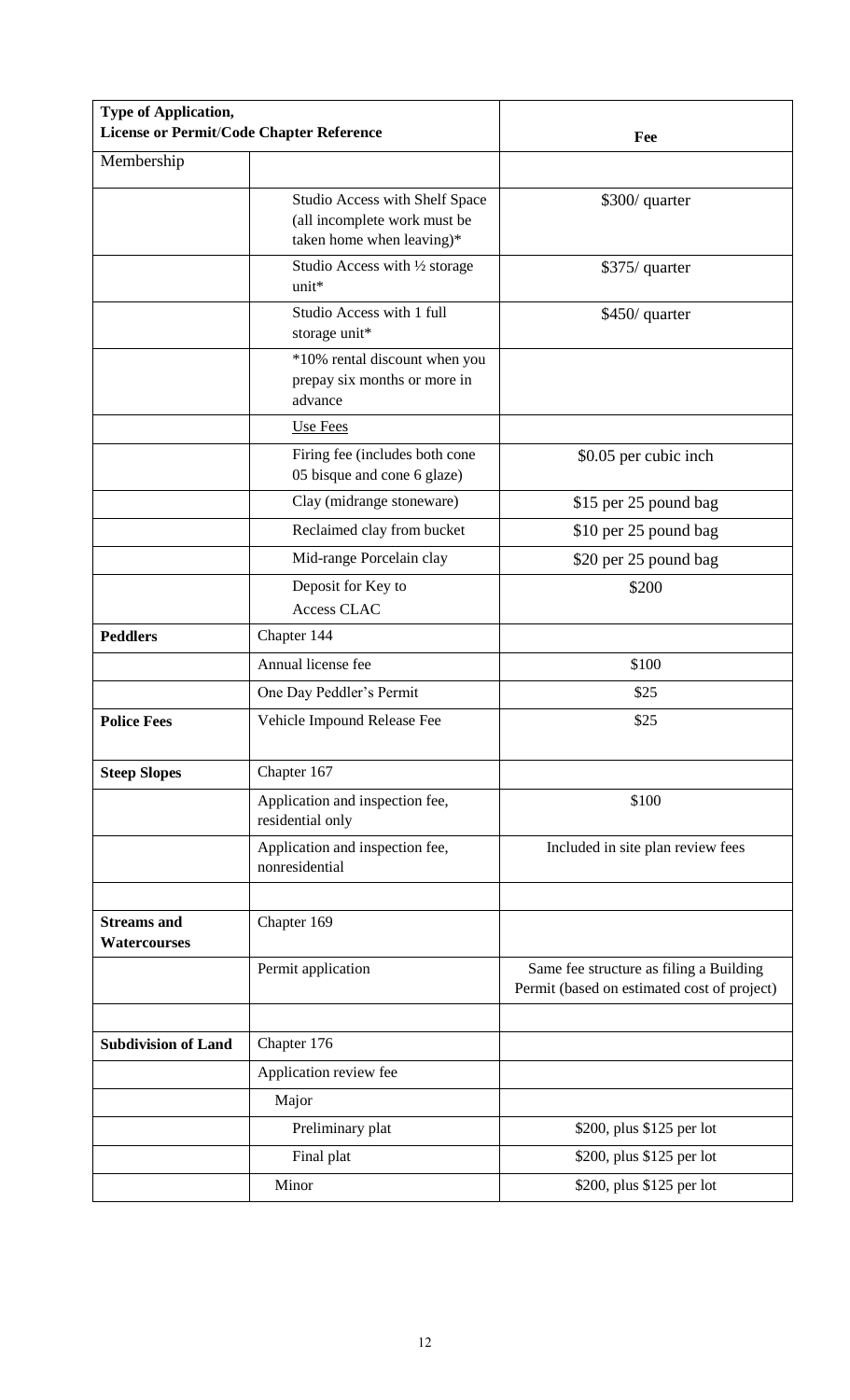| <b>Type of Application,</b><br>License or Permit/Code Chapter Reference |                                                                                                                                                                                                                       | Fee                                                                                                                             |
|-------------------------------------------------------------------------|-----------------------------------------------------------------------------------------------------------------------------------------------------------------------------------------------------------------------|---------------------------------------------------------------------------------------------------------------------------------|
|                                                                         | Recreation fee. However, in the case<br>of multifamily developments, the<br>Planning Board may adjust the<br>recreation fee in relation to the<br>recreational facilities provided within<br>the subject development. | \$7,500 per lot or dwelling unit.                                                                                               |
|                                                                         | Recreation Fee-Affordable Housing                                                                                                                                                                                     | \$2,500 per lot or dwelling unit                                                                                                |
|                                                                         | Inspection fee                                                                                                                                                                                                        | 3% of the Town Engineer's estimated cost<br>for all utility and roadway improvements,<br>plus \$100 for an engineering estimate |
|                                                                         | Escrow account deposits                                                                                                                                                                                               | (See fees under "Zoning" below.)                                                                                                |
| <b>Taxicabs and</b><br><b>Limousines</b>                                | Chapter 182                                                                                                                                                                                                           |                                                                                                                                 |
|                                                                         | Fare within Town, or Between Town<br>and Village                                                                                                                                                                      | \$4.75                                                                                                                          |
|                                                                         | For each taxicab or limousine<br>owner's license, on initial application                                                                                                                                              | \$100                                                                                                                           |
|                                                                         | For each taxicab or limousine<br>owner's license, for each annual<br>renewal thereof                                                                                                                                  | \$50                                                                                                                            |
|                                                                         | For each taxicab or limousine<br>owner's supplementary license                                                                                                                                                        | \$25                                                                                                                            |
|                                                                         | For each vehicle licensed as a taxicab<br>or limousine                                                                                                                                                                | \$25                                                                                                                            |
|                                                                         | For each taxicab or limousine driver's<br>license                                                                                                                                                                     | \$10                                                                                                                            |
|                                                                         | For each taxicab or limousine<br>substituted                                                                                                                                                                          | \$25                                                                                                                            |
|                                                                         | For replacement of a lost or destroyed<br>taxicab or limousine license or sticker                                                                                                                                     | \$20                                                                                                                            |
|                                                                         | For replacement of each driver's<br>license or badge                                                                                                                                                                  | \$5                                                                                                                             |
| <b>Call-a-Cab Coupons</b>                                               |                                                                                                                                                                                                                       |                                                                                                                                 |
|                                                                         | Cost to qualifying senior citizen                                                                                                                                                                                     | \$3.00 per coupon                                                                                                               |
|                                                                         | Redemption by Town to participating<br>taxi company                                                                                                                                                                   | \$4.75 per coupon                                                                                                               |
| <b>Senior Services</b>                                                  | Contribution from Qualifying Senior<br>Citizen                                                                                                                                                                        |                                                                                                                                 |
|                                                                         | <b>Congregate Meals</b>                                                                                                                                                                                               | \$3.00                                                                                                                          |
|                                                                         | <b>Home Delivered Meals</b>                                                                                                                                                                                           | \$3.50                                                                                                                          |
| <b>Tax Foreclosure</b>                                                  | <b>Title Search</b>                                                                                                                                                                                                   | \$250.00                                                                                                                        |
|                                                                         | Legal & Publication Fees                                                                                                                                                                                              | \$700.00                                                                                                                        |
| <b>Tax Receiver</b>                                                     | Administrative Re-Levy Fee for<br>Unpaid Village water rents                                                                                                                                                          | \$100                                                                                                                           |
|                                                                         | Memo Bill Fee-Per Bill                                                                                                                                                                                                | \$5.00                                                                                                                          |
|                                                                         | <b>Bounced Check Fee-Per Item</b><br>Returned                                                                                                                                                                         | \$20.00                                                                                                                         |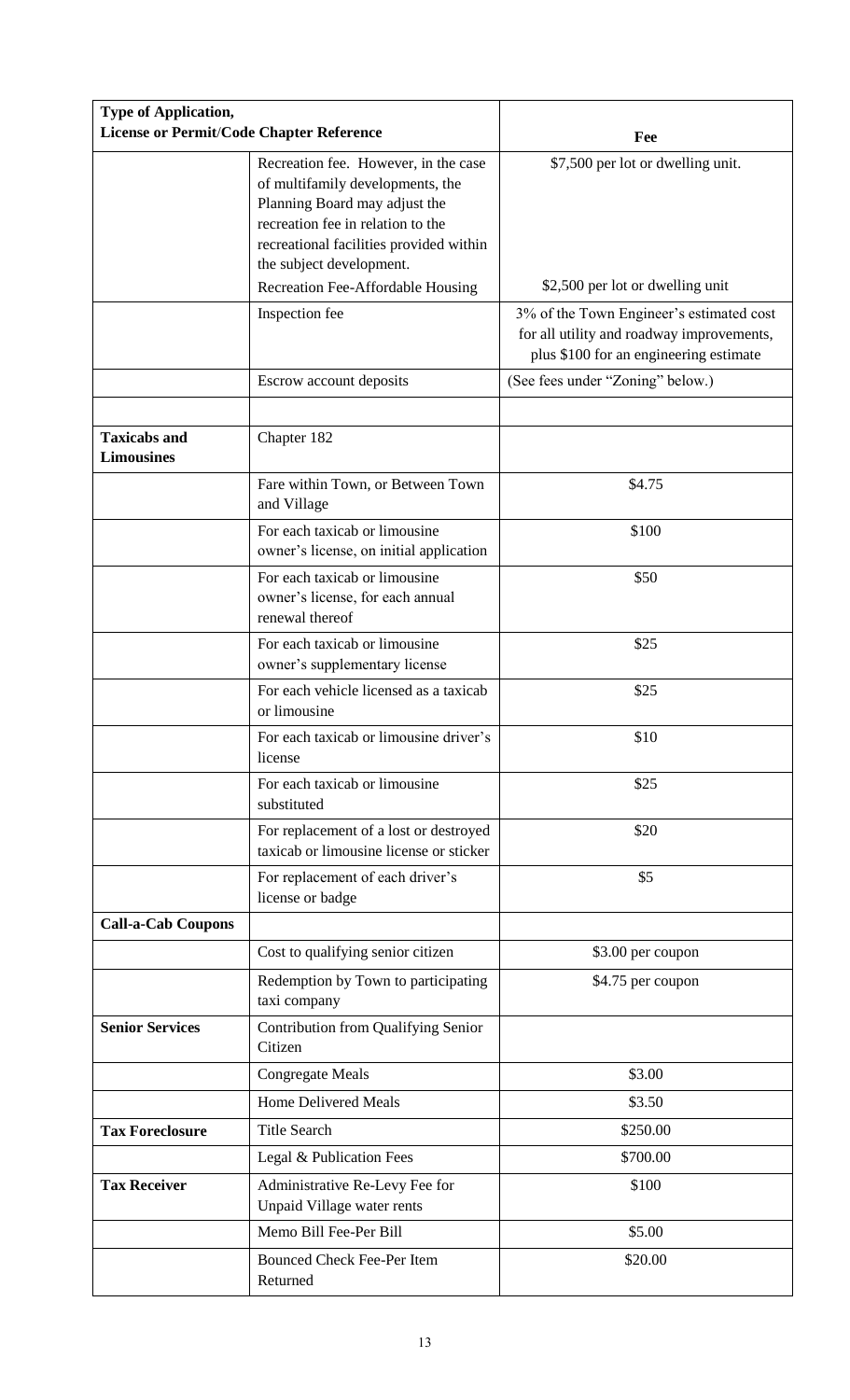| <b>Type of Application,</b><br><b>License or Permit/Code Chapter Reference</b> |                                                                                                                                                               |                                                                                                                                      | Fee                                                 |
|--------------------------------------------------------------------------------|---------------------------------------------------------------------------------------------------------------------------------------------------------------|--------------------------------------------------------------------------------------------------------------------------------------|-----------------------------------------------------|
|                                                                                | Annual Tax File Subscription Charge<br>for Tax Service Agencies                                                                                               |                                                                                                                                      | \$600.00                                            |
|                                                                                | Mailing Expense for Second Notice                                                                                                                             |                                                                                                                                      | \$2.00                                              |
| <b>Telecommunication</b>                                                       | Chapter 182A                                                                                                                                                  |                                                                                                                                      |                                                     |
|                                                                                | New telecommunications tower                                                                                                                                  |                                                                                                                                      | \$5,000                                             |
|                                                                                | Co-location of an existing<br>telecommunications tower or high<br>structure where no increase in height<br>of the tower or structure is required              |                                                                                                                                      | \$2,000                                             |
| <b>Towing Services</b><br><b>Agreement</b>                                     | Chapter 182B                                                                                                                                                  |                                                                                                                                      |                                                     |
|                                                                                | Fees and services                                                                                                                                             | <b>Normal business</b><br>hours Mon-Fri<br>8:00 a.m. to 5:00<br>p.m.                                                                 | Sat/Sun/holidays and<br>after 5:00 p.m.<br>weekdays |
|                                                                                | Light-duty straight Town (3 tons<br>DVW)                                                                                                                      | \$94.50                                                                                                                              | \$120.75                                            |
|                                                                                | Light-duty service call                                                                                                                                       | \$78.75                                                                                                                              | \$105                                               |
|                                                                                | Gate/yard                                                                                                                                                     |                                                                                                                                      | \$47.25                                             |
|                                                                                | Mileage, per mile                                                                                                                                             | \$4.20                                                                                                                               | \$4.20                                              |
|                                                                                | $2nd$ truck                                                                                                                                                   | \$94.50                                                                                                                              | \$120.75                                            |
|                                                                                | Light-duty winching                                                                                                                                           | \$94.50                                                                                                                              | \$120.75                                            |
|                                                                                | Storage, per day                                                                                                                                              | \$50                                                                                                                                 | \$50                                                |
|                                                                                |                                                                                                                                                               |                                                                                                                                      |                                                     |
| <b>Tree Removal</b>                                                            | Chapter 183                                                                                                                                                   |                                                                                                                                      |                                                     |
|                                                                                | Tree removal permit, residential only                                                                                                                         |                                                                                                                                      | \$100                                               |
|                                                                                | Tree removal permit, nonresidential                                                                                                                           |                                                                                                                                      | Included in site plan review fees                   |
|                                                                                | Tree Bank Fund                                                                                                                                                |                                                                                                                                      | \$165 per caliper inch                              |
|                                                                                |                                                                                                                                                               |                                                                                                                                      |                                                     |
| <b>Zoning</b>                                                                  | Chapter 200<br>All appeals and applications made to<br>the Board of Appeals                                                                                   |                                                                                                                                      | \$350                                               |
|                                                                                | Special permit application                                                                                                                                    |                                                                                                                                      | \$350                                               |
|                                                                                | Site plan or conditional use permit                                                                                                                           |                                                                                                                                      | \$350                                               |
|                                                                                | Application review fee                                                                                                                                        |                                                                                                                                      | \$350, plus \$25 per parking space                  |
|                                                                                | Inspection fee                                                                                                                                                | Same as application review fee                                                                                                       |                                                     |
|                                                                                | Request for rezoning or zoning<br>amendment review fee                                                                                                        | \$1,000 plus \$50 per acre of property owned<br>or controlled by the applicant to which the<br>rezoning or zoning amendment pertains |                                                     |
|                                                                                | Environmental quality review. A full<br>environmental assessment form<br>review fee is required in all cases<br>when this form is part of the<br>application. |                                                                                                                                      | \$200                                               |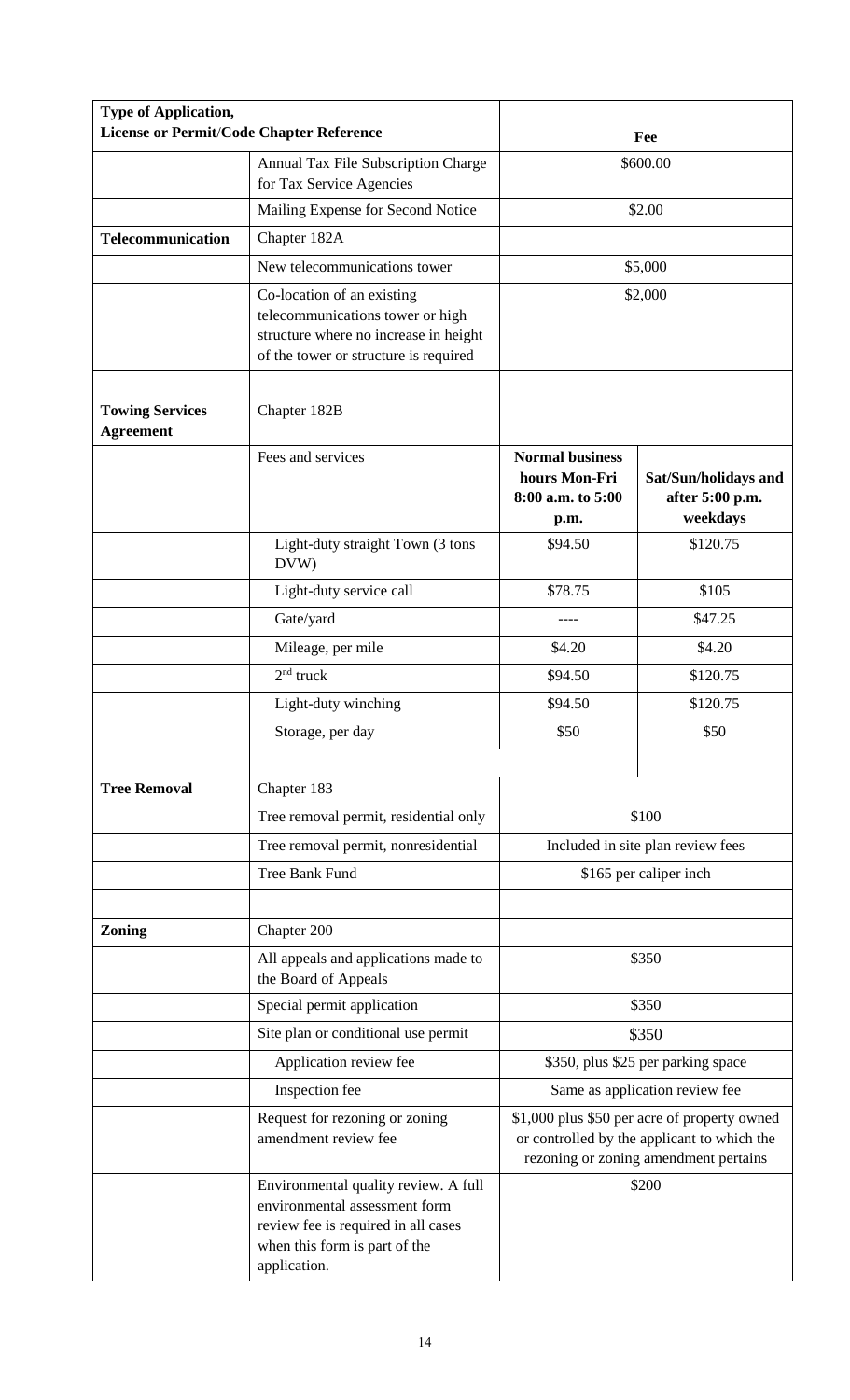| <b>Type of Application,</b><br><b>License or Permit/Code Chapter Reference</b> |                                                                                                                     | Fee                                                                                                                                                                           |
|--------------------------------------------------------------------------------|---------------------------------------------------------------------------------------------------------------------|-------------------------------------------------------------------------------------------------------------------------------------------------------------------------------|
|                                                                                | Performance and maintenance bonds                                                                                   | The amount of all performance and<br>maintenance bonds shall be established by<br>the Planning Board, based upon a<br>recommended amount as specified by the<br>Town Engineer |
|                                                                                | Each bond reduction request                                                                                         | \$100                                                                                                                                                                         |
|                                                                                | <b>Escrow</b> accounts                                                                                              |                                                                                                                                                                               |
|                                                                                | For subdivisions, based on number<br>of lots                                                                        |                                                                                                                                                                               |
|                                                                                | $0$ to $2$                                                                                                          | \$5,000                                                                                                                                                                       |
|                                                                                | 3 to 10                                                                                                             | \$10,000                                                                                                                                                                      |
|                                                                                | 11 to 35                                                                                                            | \$25,000                                                                                                                                                                      |
|                                                                                | More than 35                                                                                                        | \$60,000                                                                                                                                                                      |
|                                                                                | For site plan, conditional use<br>permits and special permits, based<br>on square footage                           |                                                                                                                                                                               |
|                                                                                | 0 to 3,000                                                                                                          | \$5,000                                                                                                                                                                       |
|                                                                                | 3,001 to 20,000                                                                                                     | \$10,000                                                                                                                                                                      |
|                                                                                | 20,001 to 50,000                                                                                                    | \$25,000                                                                                                                                                                      |
|                                                                                | Greater than 50,000                                                                                                 | \$60,000                                                                                                                                                                      |
|                                                                                | For minor applications (includes<br>accessory apartments, wetland<br>permits, filling and grading<br>permits, etc.) | \$5,000 Escrow                                                                                                                                                                |
|                                                                                | Variances                                                                                                           | \$350                                                                                                                                                                         |
|                                                                                | Pre-application meetings to discuss<br>conceptual proposals, per meeting                                            | \$500                                                                                                                                                                         |
|                                                                                | After the fact application (Planning $\&$<br>Zoning)                                                                | <b>Application Fee Tripled</b>                                                                                                                                                |

# **U. Dale Cemetery Fee Schedule 2021**

**Resolved, that the Town Board of the Town of Ossining hereby approves the following Schedule of Fees for Dale Cemetery for calendar year 2021:**

# **GRAVE PRICES (ALL SECTIONS)**

**Residents of the Town of Ossining:**

- **Single Depth Grave: \$2100**
- **Double Depth Grave: \$2600**

**Non Residents of the Town of Ossining:**

- **Single Depth Grave: \$3200**
- **Double Depth Grave: \$3700**

# **SPECIALTY GRAVE PRICES**

- **Child's Grave (2 ½' x 5'): \$650**
- **Baby Grave (18" x 26"): \$450**
- **Niche in Above Ground Columbarium (Holds Two Urns): \$1500\*\***
- **Bronze Name & Date Door Plate Installed: \$400 (Change according to supplier cost)**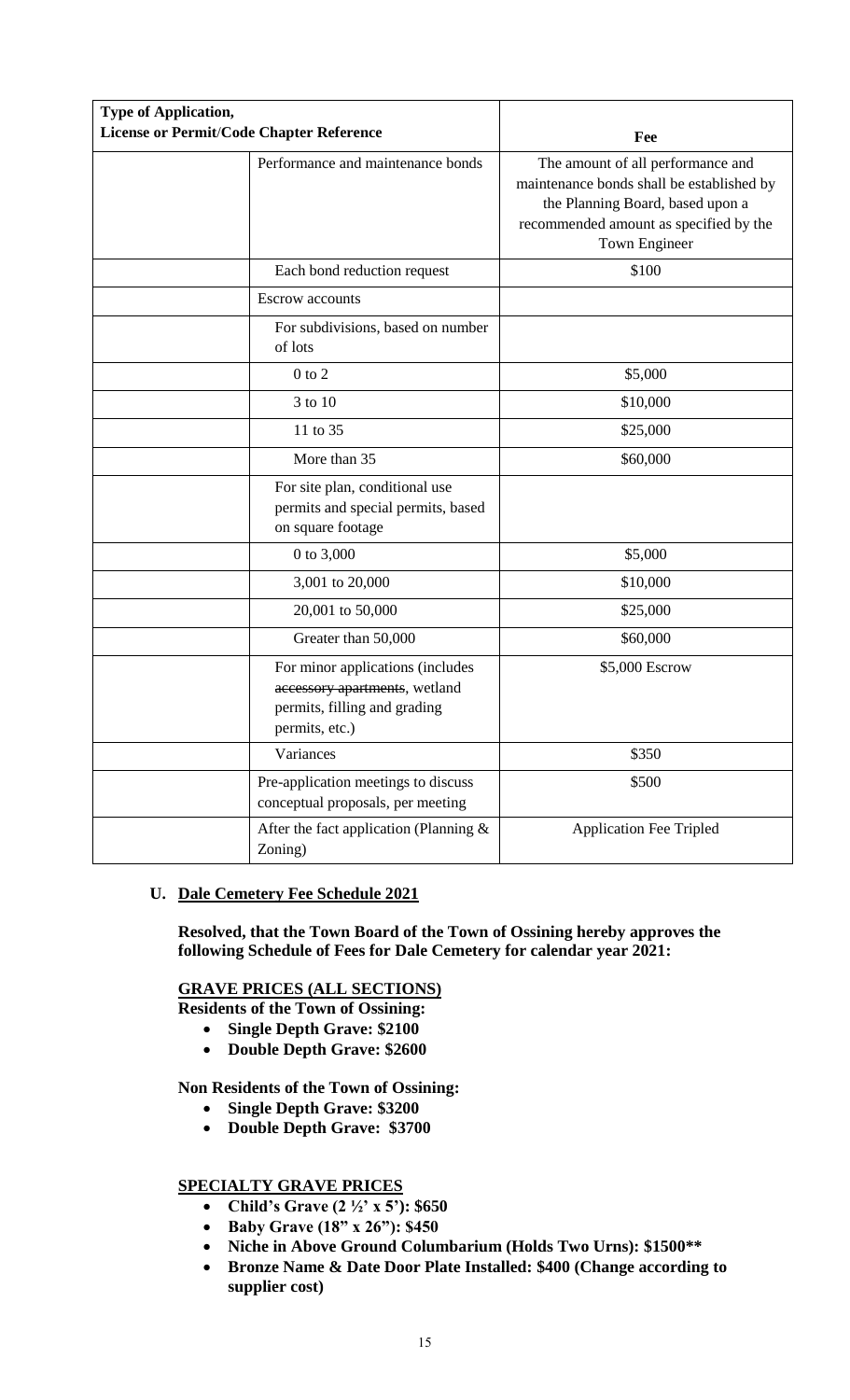**Cremation Grave Space (3' x 3'): \$850**

**\*\*Includes original interment**

# **SECTION 12 PRICES**

- **Opening/ Saturday Fee: \$1800/ \$850**
- **Cremation with Vault/ Saturday Fee: \$950/\$500**
- **Use of Two Graves for One Interment: Additional Charge of \$1200. Total Interment Fee of \$2800.**

# **INTERMENT PRICES**

- **Single Depth with Vault/ Liner: \$1400**
- **Single Depth with Casket: \$1475**
- **Double Depth with Vault/ Liner: \$1550**
- **Double Depth with Casket: \$1625**
- **Child's Grave (Up to 5' in Length): \$675**
- **Baby Grave (Up to 26" in Length): \$500**
- **Above Ground Columbarium Second Urn: \$150**
- **Bronze Name Plate Installed: \$150**
- **Bronze Date Plate Installed: \$70**
- **Cremated Remains: \$600\*\*\***

**\*\*\*The price for direct cremated remains will be \$500.**

- **Cremated Remains Burial- Each additional container, same time and grave: \$300.00**
- **Cremated Remains placed in casket- Each additional container: \$300.00**

# **DISINTERMENT CHARGES**

- **Disinterment remaining here (with vault)**
	- o **Single Depth: \$2500**
	- o **Double Depth: \$2900**
- **Disinterment remaining here (casket only)**
	- o **Single Depth: \$2625**
	- o **Double Depth: \$3050**
- **Disinterment to another cemetery (with vault): \$1700\*\*\*\***
- **Disinterment to another cemetery (casket only): \$2350\*\*\*\***
- **Disinterment of Cremains to be Removed from the Cemetery: \$850\***
- **Disinterment of Cremains to another grave site in Dale Cemetery on the same day as the disinterment: \$1350\***
- **Disinterment of Cremains to Somerset Columbarium: \$850\***
- **Saturday Fee: \$400**

**\* Containers/urns must be supplied or additional charge will apply \*\*\*\*The above disinterment charges are for labor only. There will be additional charges if a new wood box or steel vault is necessary at time of removal. Concrete or vault company charges are additional.**

# **INSCRIPTION FEES**

**\$50**

# **INDIGENT BURIAL**

**\$600**

# **ADDITIONAL CHARGES**

- **There are NO INTERMENTS on Sundays or Holidays.**
- **Burials must arrive by 2PM Monday through Friday, Saturday burials must arrive by 11:30AM. There will be a charge of \$125 per half hour for late arrivals.**
- **Dale Cemetery, Town of Ossining, must be notified by 12 noon on Friday if a burial is scheduled for the following Monday, otherwise there is a \$650 fee for weekend preparation.**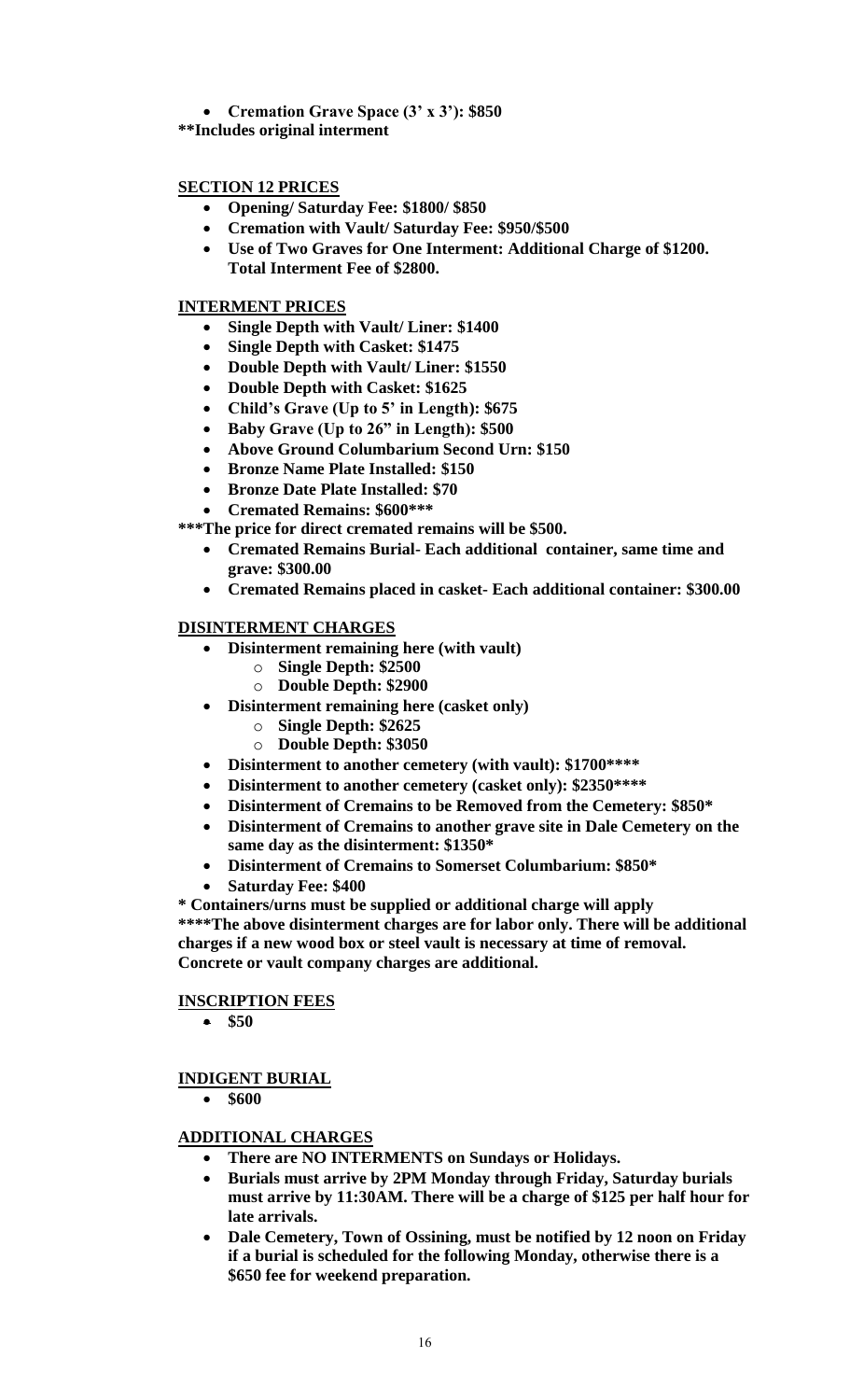- **There will be a \$200 fee in winter if frost/ice/snow conditions exist.**
- **Saturday Interment Fee: \$650**
- **Saturday Cremains Interment Fee: \$300**

# **V. Records Management Officer**

**Resolved, that pursuant to Section 57.19 of the Local Government Records Law, the Town Board hereby appoints Susanne Donnelly, Town Clerk Records Management Officer of the Town of Ossining.**

# **W. Appointment of Marriage Officers**

**Resolved, that the Town Board hereby appoints Susanne Donnelly, Dana Levenberg, and Martha C. Quituisaca as Marriage Officers for the Town of Ossining for 2021.**

# **X. Finance-Investment Policy**

**RESOLVED, that the Town Board of the Town of Ossining hereby adopts the Investment Policy as follows:**

### **INVESTMENT POLICY FOR THE TOWN OF OSSINING**

# **I. SCOPE**

**This investment policy applies to all moneys and other financial resources available for investment on its own behalf or on behalf of any other entity of individual.**

# **II. OBJECTIVES**

**The primary objectives of the local government's investment activities are, in priority order,**

- **to conform with all applicable federal, state and other legal requirements (legal);**
- **to adequately safeguard principal (safety);**
- **to provide sufficient liquidity to meet all operating requirements (liquidity); and**
- **to obtain a reasonable rate of return (yield).**

# **III. DELEGATION OF AUTHORITY**

**The governing board's responsibility for administration of the investment program is delegated to the Town Supervisor who shall establish written procedures for the operation of the investment program consistent with these investment guidelines. Such procedures shall include an adequate internal control structure to provide a satisfactory level of accountability based on a data base or records incorporating description and amounts of investments, transaction dates, and other relevant information and regulate the activities of subordinate employees.**

# **IV. PRUDENCE**

**All participants in the investment process shall seek to act responsibly as custodians of the public trust and shall avoid any transaction that might impair public confidence in the Town of Ossining to govern effectively.**

**Investments shall be made with judgment and care, under circumstances then prevailing, which persons of prudence discretion and intelligence exercise in the**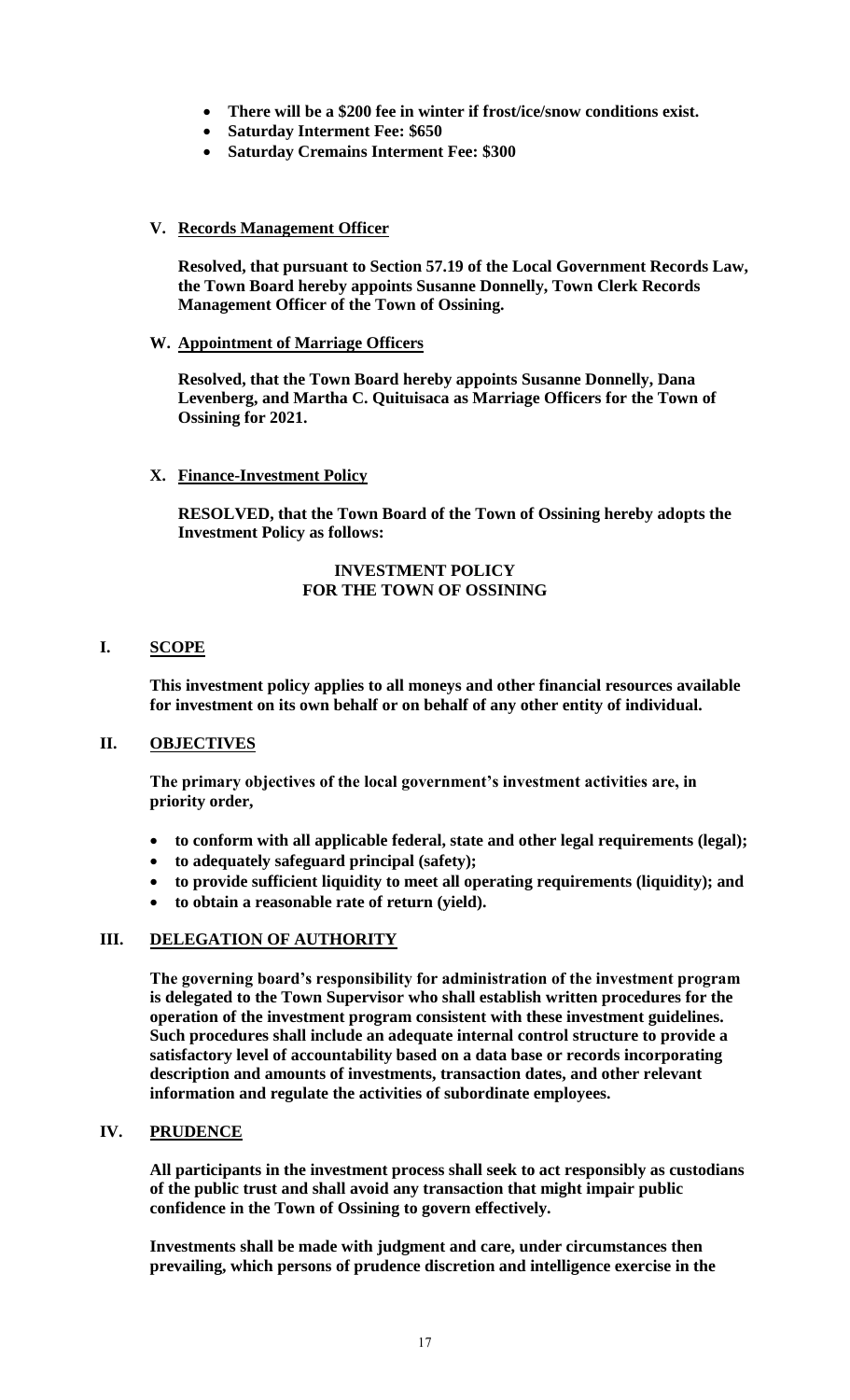**management of their own affairs, not for speculation, but for investment, considering the safety of the principal as well as the probable income to be derived.**

**All participants involved in the investment process shall refrain from personal business activity that could conflict with proper execution of the investment program, or which could impair their ability to make impartial investment decisions.**

# **V. DIVERSIFICATION**

**It is the policy of the Town of Ossining to diversify its deposits and investments by financial institution, by investment instrument, and by maturity scheduling.**

#### **VI. INTERNAL CONTROLS**

**It is the policy of the Town of Ossining for all moneys collected by any officer or employee of the government to transfer those funds to the Finance Department and deposited in a designated Town of Ossining revenue account within one business day of receipt of the funds. The Town Supervisor's office shall receive a copy of the transaction record. Employees will receive a written receipt for any cash amounts forwarded to the Finance Department and should maintain original receipt(s) in department records and copies of the receipt(s) in personal records.**

**The Town Supervisor is responsible for establishing and maintaining an internal control structure to provide reasonable, but not absolute, assurance that deposits and investments are safeguarded against loss from unauthorized use or disposition, that transactions are executed in accordance with management's authorization and recorded properly, and are managed in compliance with applicable laws and regulations.**

### **VII. DESIGNATION OF DEPOSITORIES**

**The banks and trust companies authorized for the deposit of Town monies are:**

| <b>Depository Name</b>         | <b>Officer</b>         |
|--------------------------------|------------------------|
| <b>J. P. Morgan Chase Bank</b> | <b>Betsy Davis</b>     |
| <b>Wells Fargo Bank</b>        | <b>Paul DeGrato</b>    |
| <b>Sterling Bank</b>           | <b>Michael McGuire</b> |
| <b>TD Bank</b>                 | <b>Ryan Fohl</b>       |
| <b>Tompkins Mahopac Bank</b>   | Maria G. Lopez         |
| <b>Connect One Bank</b>        | <b>Rori Sagal</b>      |
| <b>NYCLASS</b>                 | <b>Joel Friedman</b>   |
| <b>The Westchester Bank</b>    | Patricia Cappelletti   |

# **VIII. COLLATERALIZING OF DEPOSITS**

**In accordance with the provisions of General Municipal Law, §10, all deposits of the Town of Ossining, including certificates of deposit and special time deposits, in excess of the amount insured under the provisions of the Federal Deposit Insurance Act shall be secured:**

- **1. By a pledge of "eligible securities" with an aggregate "market value," Or provided by General Municipal Law, §10, equal to the aggregate Amount of deposits from the categories designated in Appendix A to the policy.**
- **2. By an eligible "irrevocable letter of credit" issued by a qualified bank (or federal home loan bank) other than the bank with the deposits in favor of the government for a term not to exceed 90 days with an aggregate value equal to 140% (100% if federal home loan bank) of the aggregate amount of deposits and the agreed upon interest, if any.**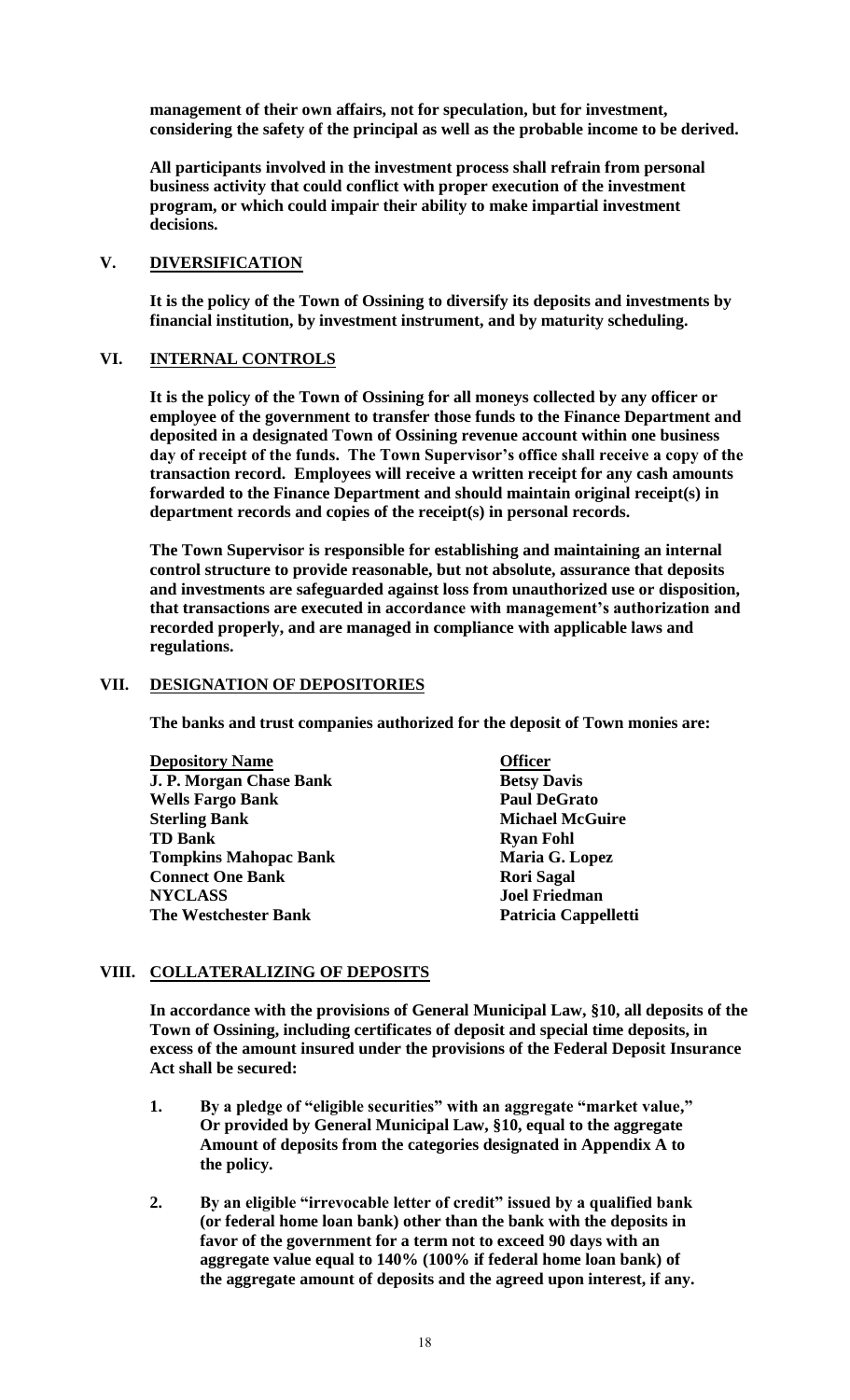**A qualified bank is one whose commercial paper and other unsecured short-term debt obligations are rated in one of the three highest rating categories by at least one nationally recognized statistical rating organization or by a bank that is in compliance with applicable federal minimum risk-based capital requirements.**

**3. By an eligible surety bond payable to the government for an amount at least equal to 100% of the aggregate amount of deposits and the agreed upon interest, if any, executed by an insurance company authorized to do business in New York State, whose claims - paying ability is rated in the highest rating category by at least two nationally recognized statistical rating organizations.**

# **IX. SAFEKEEPING AND COLLATERALIZATION**

**Eligible securities used for collateralizing deposits shall be held by (the depository and/or a third party) bank or trust company subject to security and custodial agreements.**

**The security agreement shall provide that eligible securities are being pledged to secure local government deposits together with agreed upon interest, if any, and any costs or expenses arising out of the collection of such deposits upon default. It shall also provide the conditions under which the securities may be sold, presented for payment, substituted or released and the events, which will enable the local government to exercise its rights against the pledged securities. In the event that the securities are not registered or inscribed in the name of the local government, such securities shall be delivered in a form suitable for transfer or with an assignment in blank to the Town of Ossining or its custodial bank.**

**The custodial agreement shall provide that securities held by the bank or trust company, or agent of and custodian for, the local government, will be kept separate and apart from the general assets of the custodial bank or trust company and will not, in any circumstances, be commingled with or become part of the backing for any other deposit or other liabilities. The agreement should also describe that the custodian shall confirm the receipt, substitution or release of the securities. The agreement shall provide for the frequency of revaluation of eligible securities and for the substitution of securities when a change in the rating of a security may cause ineligibility. Such agreement shall include all provisions necessary to provide the local government a perfected interest in the securities.**

#### **X. PERMITTED INVESTMENTS**

**As authorized by General Municipal Law, §11, the Town of Ossining authorizes the Town Supervisor to invest monies not required for immediate expenditure for terms not to exceed its projected cash flow needs in the following types of investments:**

- **Special time deposit accounts;**
- **Certificates of deposit;**
- **Obligations of the United States of America;**
- **Obligations guaranteed by agencies of the United States of America where the payment of principal and interest are guaranteed by the United States of America;**
- **Obligations of the State of New York;**
- **Obligations issued pursuant to LFL §24.00 or 25.00 (with approval of the State Comptroller) by any municipality, school district or district corporation other than the Town of Ossining;**
- **Obligations of this local government, but only with any moneys in a reserve fund established pursuant to GML, §6-c, 6-d, 6-e, 6-g, 6-h, 6-j, 6-k, 6-l, 6-m, or 6-n.**

**All investment obligations shall be payable or redeemable at the option of the Town of Ossining within such times as the proceeds will be needed to meet expenditures**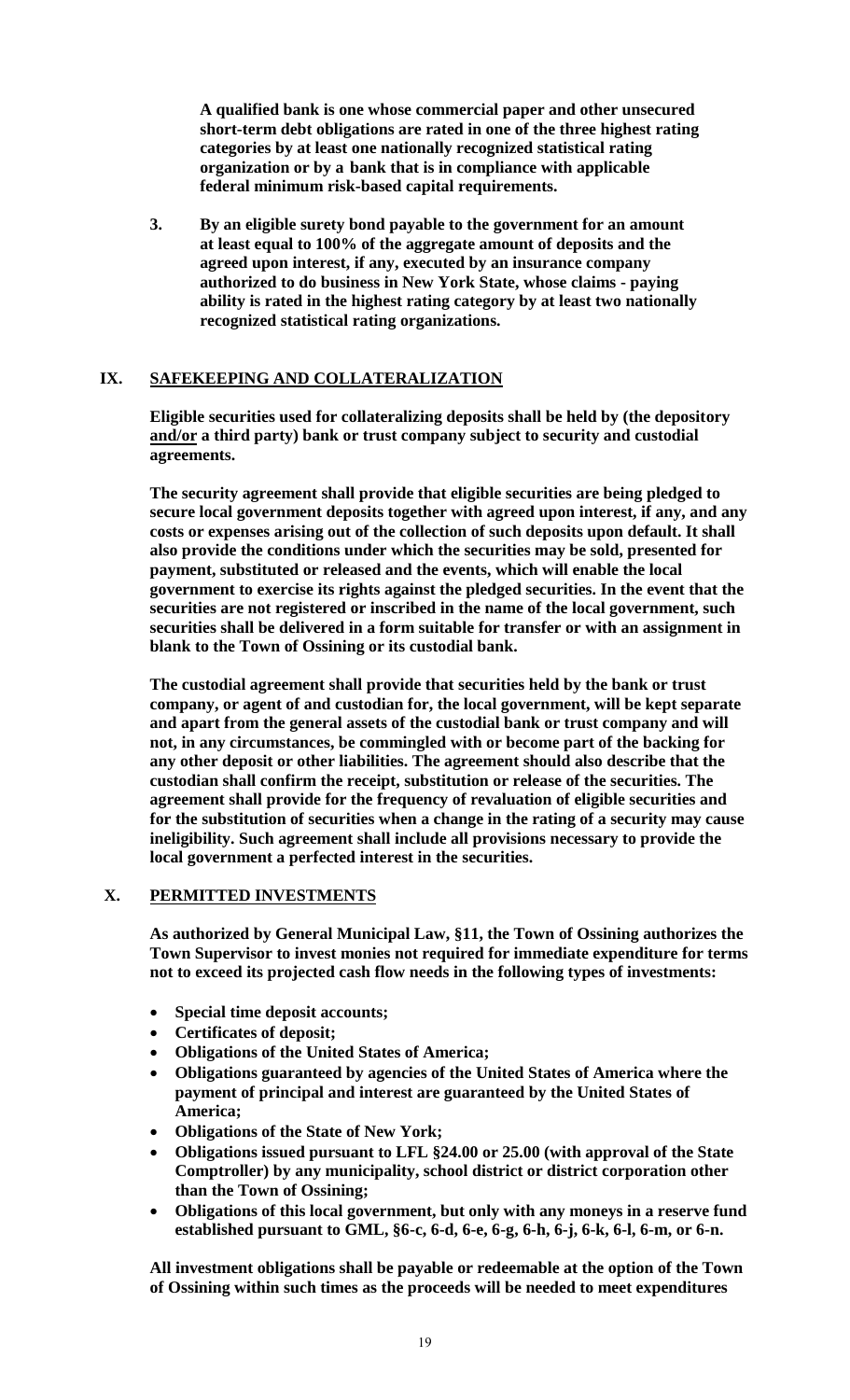**for purposes for which the moneys were provided and, in the case of obligations purchased with the proceeds of bonds or notes, shall be payable or redeemable at the option of the Town of Ossining within two years of the date of purchase.**

# **XI. AUTHORIZED FINANICAL INSTITUTIONS AND DEALERS**

**The Town of Ossining shall maintain a list of financial institutions and dealers approved for investment purposes and establish appropriate limits to the amount of investments which can be made with each financial institutions or dealer. All financial institutions with which the local government conducts business must be credit worthy. Banks shall provide their most recent Consolidated Report of Condition (Call Report) at the request of the Town of Ossining. Security dealers not affiliated with a bank shall be required to be classified as reporting dealers affiliated with the New York Federal Reserve Bank, as primary dealers. The Town Supervisor is responsible for evaluating the financial position and maintaining a listing of proposed depositaries, trading partners and custodians. Such listing shall be evaluated at least annually.**

# **XII. PURCHASE OF INVESTMENTS**

**The Town Supervisor is authorized to contract for the purchase of investments:**

- **1. Directly, including through a repurchase agreement, from an Authorized trading partner.**
- **2. By participation in a cooperative investment program with another authorized governmental entity pursuant to Article 5G of the General Municipal Law where such program meets all the requirements set forth in the Office of the State Comptroller Opinion No. 88-46, and the specific program has been authorized by the governing board (for example, NYCLASS – New York Cooperative Liquid Assets Securities System).**
- **3. By utilizing an ongoing investment program with an authorized tracking partner pursuant to a contract authorized by the governing board.**

**All purchased obligations, unless registered or inscribed in the name of the local government, shall be purchased through, delivered to and held in the custody of a bank or trust company. Such obligations shall be purchased, sold or presented for redemption or payment by such bank or trust company only in accordance with prior written authorization from the officer authorized to make the investment. All such transactions shall be confirmed in writing to the Town of Ossining by the bank or trust company. Any obligation held in the custody of a bank or trust company shall be held pursuant to a written custodial agreement as described in General Municipal Law, §10.**

**The custodial agreement shall provide that securities held by the bank or trust company, as agent of and custodian for, the local government, will be kept separate and apart from the general assets of the custodial bank or trust company and will not, in any circumstances, be commingled with or become part of the backing for any other deposit or other liabilities. The agreement shall describe how the custodian shall confirm the receipt and release of the securities. Such agreement shall include all provisions necessary to provide the local government a perfected interest in the securities.**

# **XIII. REPURCHASE AGREEMENTS**

**Repurchase agreements are authorized subject to the following restrictions:**

 **All repurchase agreements must be entered into subject to a Master Repurchase Agreement.**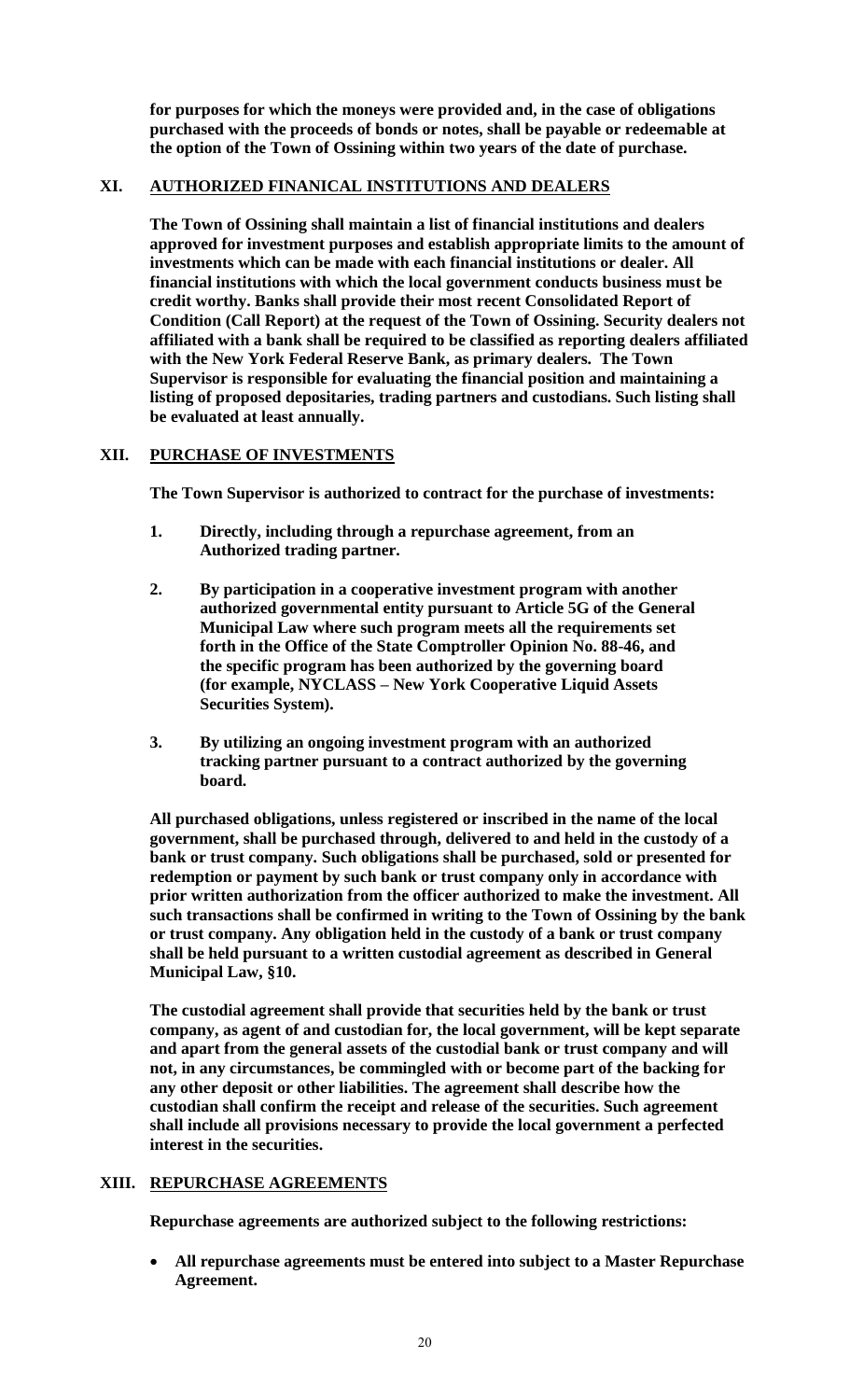- **Trading partners are limited to banks or trust companies authorized to do business in New York State and primary reporting dealers.**
- **Obligations shall be limited to obligations of the United States of America and obligations of agencies of the United State of America where principal and interest are guaranteed by the United States of America.**
- **No substitution of securities will be allowed.**
- **The custodian shall be a party other than the trading partner.**

#### **Appendix A**

**Schedule of Eligible Securities**

**(ì) Obligations issued, or fully insured or guaranteed as to the payment of principal and interest, by the United States of America, an agency thereof or a United States government sponsored corporation.**

**(ii) Obligations partially insured or guaranteed by any agency of the United States of America, at a proportion of the Market Value of the obligation that represents the amount of the insurance or guaranty.**

**(iii) Obligations issued or fully insured or guaranteed by the State of New York, obligations issued by a municipal corporation, school district or district corporation of such State or obligations of any public benefit corporation which under a specific State statute may be accepted as security for deposit of public moneys.**

# **Y. Finance-Debt Management Policy**

**RESOLVED, that the Town Board of the Town of Ossining hereby adopts the Debt Management Policy as follows:**

**The Comptroller will monitor the debt portfolio annually for refinancing opportunities through services of a financial advisor. This can be done in connection to the continuing disclosure process.**

**The minimum criteria for bond refunding are as follows:**

- **1. Refunding should produce savings equal to 3% of bonds to be refinanced**
- **2. Savings after insurance premium should be 2 ½ times underwriters discount and other costs of issuance.**
- **Z. Finance – Procurement Policy**

**WHEREAS, Section 104-b of the General Municipal Law requires the governing body of every municipality to adopt a procurement policy for all goods and services which are not required by law to be publicly bid, and**

**WHEREAS, comments have been solicited from all officers in the Town of Ossining involved in the procurement process, now, therefore, be it**

**RESOLVED, that the Town of Ossining does hereby adopt the following procurement process which is intended to apply to all goods and services which are not required by law to be publicly bid.**

#### **Purchases up to \$1,999**

**Town Department Managers may authorize purchase of not more than onethousand nine-hundred and ninety nine dollars (\$1,999) per purchase contract for materials, services, supplies or repairs provided that such purchase is made in conformance with the following procedure:**

**A. A standard Claim Voucher is to be completed and submitted to the Supervisor's Office with the following information:**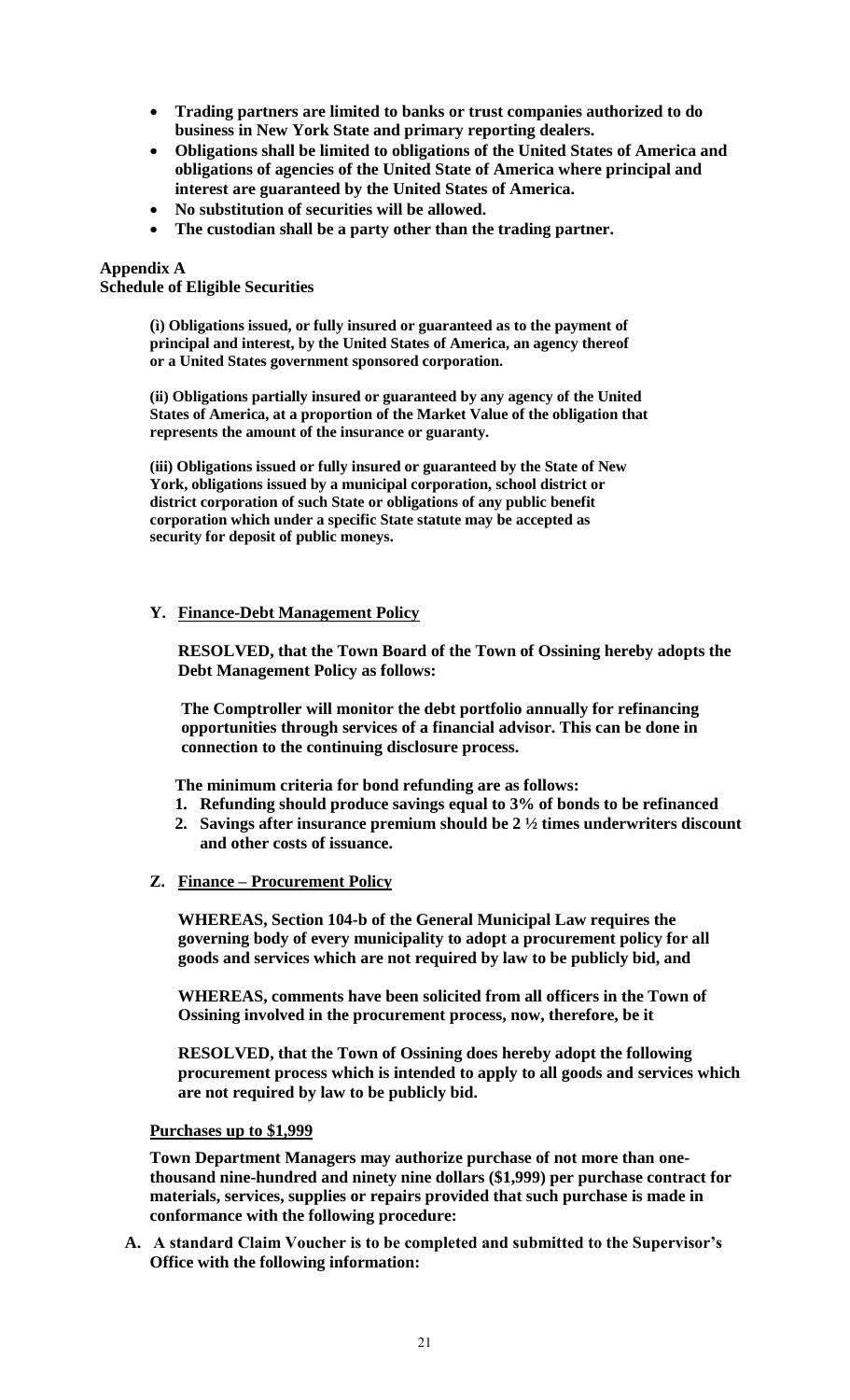- **1. Name and address of Vendor**
- **2. Date and vendor number**
- **3. Budget Account Codes**
- **4. Quantity, description and purpose of goods or services purchased**
- **5. Signature of Department Head**

**B. The Claim Voucher must be accompanied by an original invoice and packing slip, if applicable.**

# **Purchases between \$2,000-\$20,000**

**Department Managers may make purchases between \$2,000 and \$20,000 for materials, supplies and repairs provided that such purchase is made in conformance with the following procedure:**

- **A. A Purchase Order is to be completed in order to encumber the expenditure for all purchases over \$2,000, including purchases made under State or local government contracts. This form shall be submitted to the Budget Officer with the following information:**
	- **a. Name and address of recommended vendor**
	- **b. Date, Vendor Number, Budget Account Codes**
	- **c. Quantity, description and purpose of the purchase**
	- **d. Unit cost and total cost of proposed purchase**
	- **e. Purchase Order must be signed by the Department Manager**
- **B. Two verbal quotations are required for purchases between \$2,000-\$4,999. A verbal quotation form available in the Supervisor's Office must be used to document the quotes. Attach verbal quotation form to Purchase Order and submit to Budget Officer for approval.**
- **C. Three written quotations are required for purchases between \$5,000-\$20,000. A written quotation form available in the Supervisor's Office must be used to document the quotes. Attach written bid requests to the Purchase Order along with documentation from vendor indicating cost and submit to Budget Officer for approval.**
- **D. Approved purchases will be acknowledged to the Department Manager by copy of the signed Purchase Order signed by the Town Supervisor with a Purchase Order number assigned to it by the Finance Department.**
- **E. Upon satisfactory receipt of the material, supply or repair, the Department Manager will submit to the Budget Officer the following:**

**a. Purchase Order signed by the Department Manager to indicate approval for payment along with an invoice from the vendor attached to the Purchase Order.**

**Any public works contract over \$10,000 must follow above procedures and obtain three written quotes. A Public Works Contract over \$30,000 is subject to competitive bidding.**

**A good faith effort shall be made to obtain the required number of proposals or quotations. If the purchaser is unable to obtain the required number of proposals or quotations, the purchaser will document the attempt made at obtaining the proposals. In no event shall failure to obtain the proposals be a bar to the procurement.**

**Purchases are subject to the availability of funds. Department Managers may not authorize purchases under this section when there are insufficient funds in the**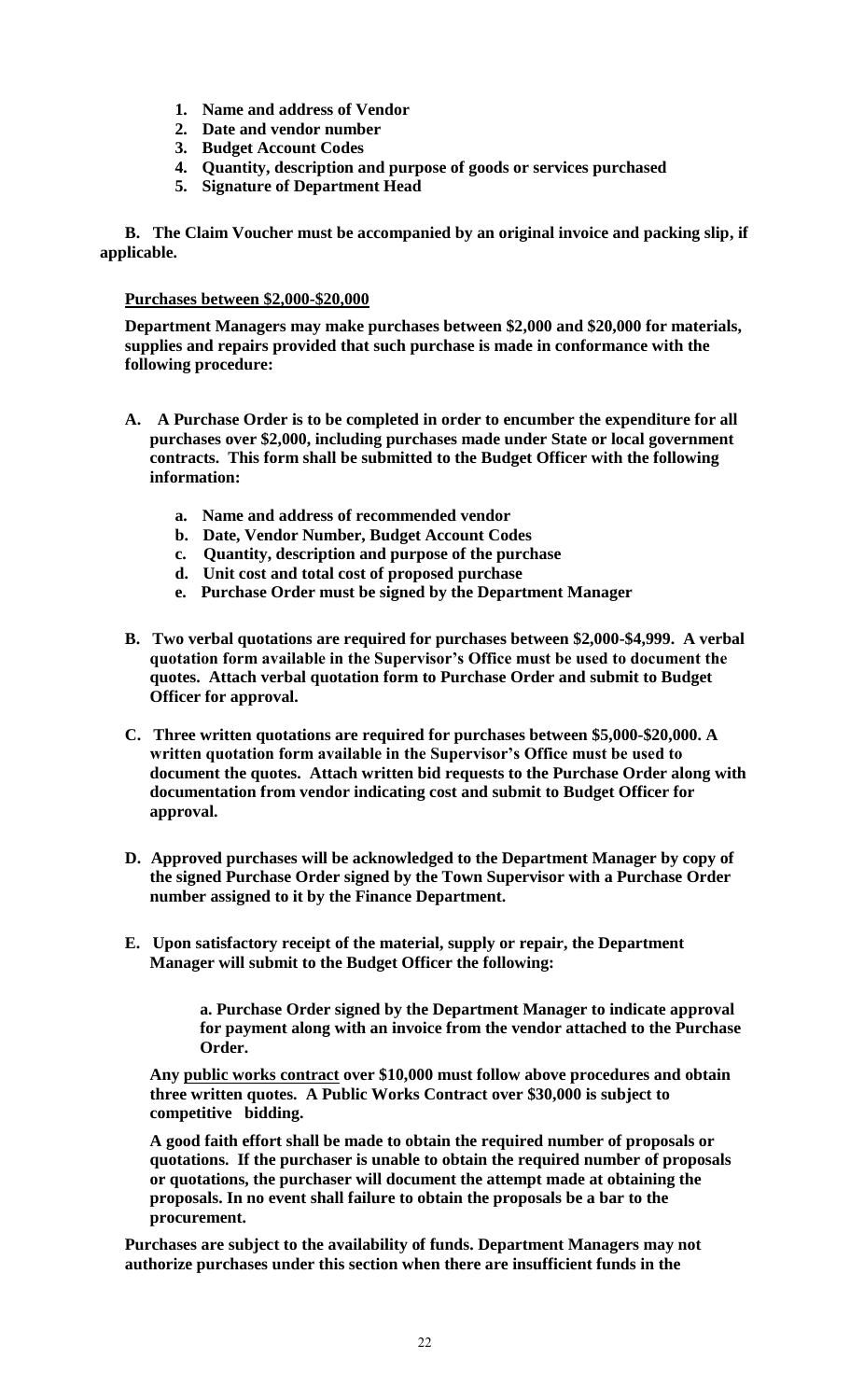**designated budget account. The Budget Officer distributes monthly budget expenditure reports showing the available funds in each department account.**

### **Purchases of \$20,000 and over**

**All purchases of materials, supplies and repairs of equipment of \$20,000 or more and all public works contracts of \$30,000 or more requires competitive bidding subject to the laws of New York.**

- **A. The Town Supervisor and Clerk's office shall be responsible for the issuance of required documents, notices and advertisements required under the competitive bidding laws and for the receipt of such bids from vendors.**
- **B. Department Managers will be responsible for preparing information regarding the quantity, quality and specifications of the materials, supplies or work to be furnished.**
- **C. Capital Projects are defined as improvements to the Town's operations in excess of \$12,000 per project. Please consult with the Budget Officer in order to establish a Capital Project number and processing of Purchase Order.**

# **General Provisions**

**1. Where possible, purchases should be made from New York State and Westchester County purchasing contracts. These purchases are exempt from the competitive bidding requirements of General Municipal Law Section 103. Information regarding these contracts is available online at [www.ogs.state.ny.us.](http://www.ogs.state.ny.us/) The NYS Contract number must be written on claim voucher or purchase order along with a print-out from the OGS website indicating the item is on NYS Contract.**

**In addition, purchases under any NYS county or local government contracts, or purchased through the Empire State Purchasing Group, National Joint Powers Alliance (NJPA) or US Communities, are permissible, provided that the contract is let in a manner that constitutes competitive bidding consistent with NYS law and made available for use by other governmental entities and subject to the approval of the Town Supervisor.**

- **2. Documentation is required of each action taken in connection with each procurement.**
- **3. Documentation and explanation are required whenever a contract is awarded to other than the lowest responsible offeror. This documentation will include an explanation of how the award will achieve savings or how the offeror was not responsible. A determination that the offeror is not responsible shall be made by the purchaser and may not be challenged under any circumstance.**
- **4. As to the purchase of tires for Town-owned vehicles:**
	- **I. Any supplier and/or distributor of tires to the Town must be on New York State and/or Westchester County contract.**
	- **II. Any supplier and/or distributor of tires to the Town must be able to provide all tires required and selected for any vehicle in the Town of Ossining fleet.**
	- **III.Whenever possible, a supplier/ distributor with a facility within the Town that otherwise meets all other criteria and requirements will be selected to supply tires to the Town.**
	- **IV.Travel/ delivery time will be factors utilized in selecting a tire supplier/ distributor.**
	- **V. In selecting a tire supplier/ distributor, preference will be given, if and when possible, to purchase tires from American companies that manufacture tires within the United States.**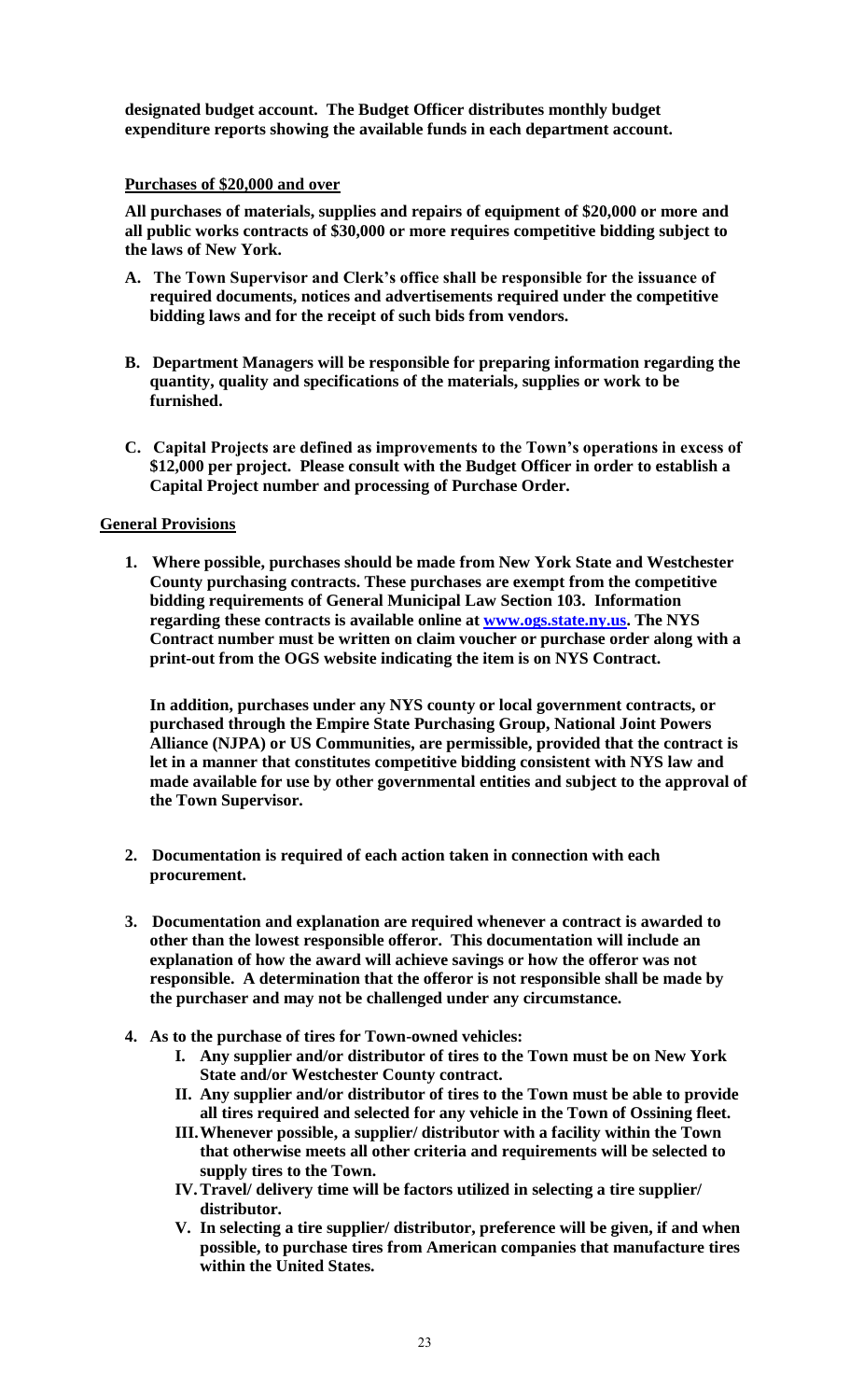- **5. As to the use of tow companies and vehicle inspections for Town-owned vehicles:**
	- **I. All tows of Town-owned vehicles are to be done by Town of Ossining businesses.**
	- **II. All automotive inspections of Town-owned vehicles are to be done by Town of Ossining businesses.**
- **6. Pursuant to General Municipal Law Section 104-b(2)(f).the procurement policy may contain circumstances when, or types of procurement for which, in the sole discretion of the governing body, the solicitation of alternative proposals or quotations will not be in the best interest of the municipality. In the following circumstances, it may not be in the best interest of the Town of Ossining to solicit quotations to document the basis for not accepting the lowest bid:** 
	- **a. Professional services or services requiring special or technical skill, training or expertise. The individual or company must be chosen based on accountability, reliability or responsibility, skill, education, and training, judgment, integrity and moral worth. These qualifications are not necessarily found in the individual or company that offers the lowest price and the nature of these services are such that they do not readily lend themselves to competitive procurement procedures.**

**In determining whether a service fits into this category, the Town of Ossining Town Board shall take into consideration the following guidelines: 1) whether the services are subject to state licensing or testing requirements; 2) whether substantial formal education or training is a necessary prerequisite to the performance of the services; and (3) whether the services require a personal relationship between the individual and municipal officials. Professional or technical services shall include but not be limited to the following: services of certified public accountant; investment management services; printing services involving extensive writing, editing, or art work; management of municipally owned property; and computer software or programming services for customized programs or services involved in substantial modification and customization of pre-packaged software.**

**7. A Request for Proposal must be prepared for Professional Services. This section is adopted from the Office of the State Comptroller's Financial Management Guide, Subsection 8.3020. Requests for proposals are traditionally used as a means of obtaining many types of professional services. RFPs are used to obtain the services of: architects, engineers, accountants, lawyers, underwriters, fiscal consultants, and other professionals. The purpose of a request for proposal is to have an effective way to award contracts for professional services. RFPs and evaluation of the proposals can consider price plus other factors such as experience, staffing and suitability for needs and may include negotiations on a fair and equal basis. The award should be the most advantageous to the Town.**

**The overall process involves making a request for proposals from various firms or professionals, and then evaluating the proposals received. Depending on the complexity of the situation, you may prepare the RFP in house or a consultant could be obtained to help you prepare it. The Town Attorney will review all RFPs, contracts to be executed with the firm selected and any other needed items.**

**There should be a well-planned solicitation effort in order to identify a sufficient number of qualified firms. This can be done by advertising in local trade journals, checking listings of professionals, talking to local officials, etc. A well-planned solicitation effort can result in reduced costs through increased competition.**

**8. Emergency purchases pursuant to Section 103(4) of the General Municipal Law. Due to the nature of this exception, these goods or services must be purchased immediately and a delay in order to seek alternative proposals may threaten the life, health, safety and welfare of the residents. This section does not preclude alternative proposals if time permits.**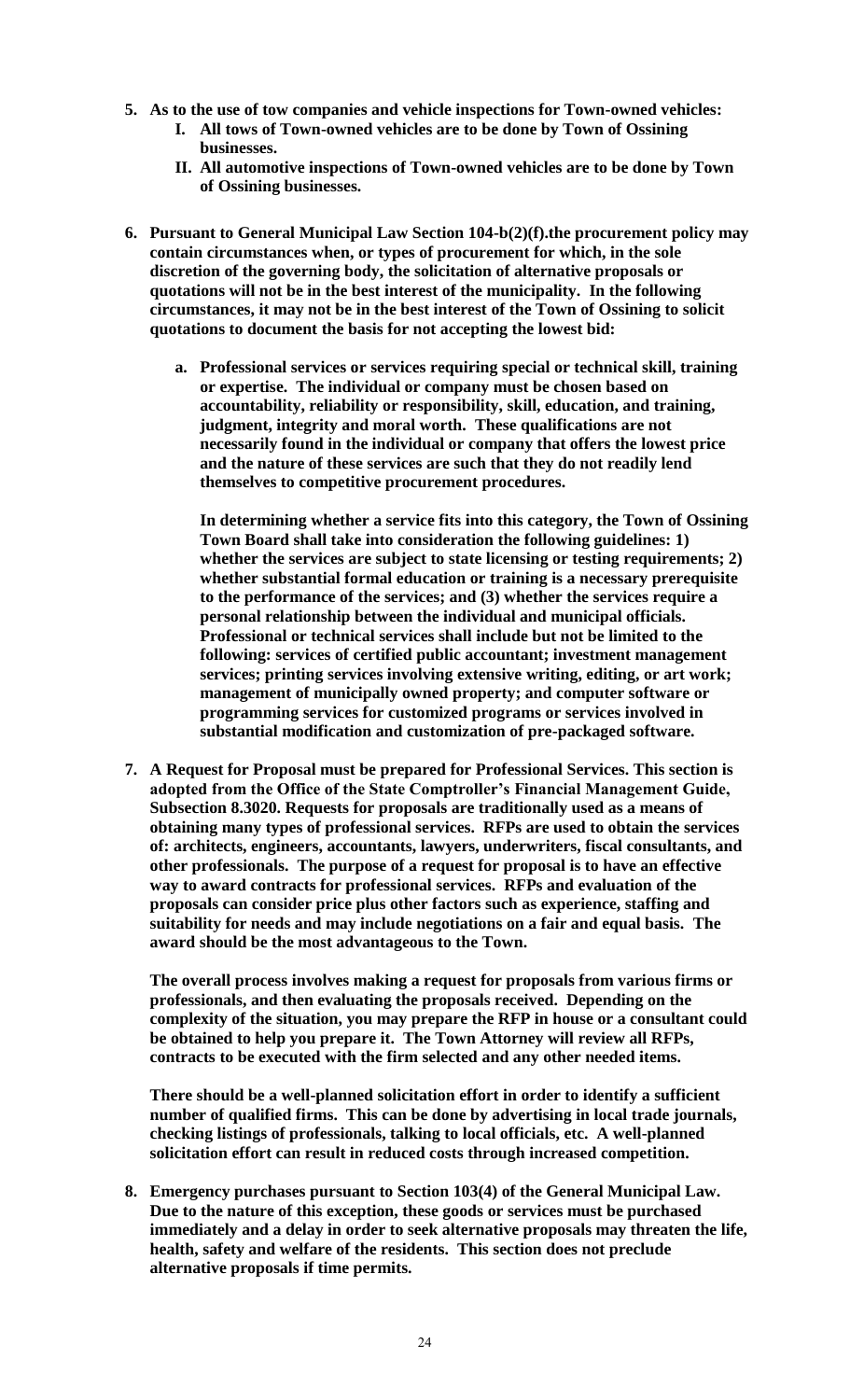**9. Sole Source. Competitive bidding is not required under Section 103 of the General Municipal Law in those limited situations when goods or services are available from only one source. If a determination is made that a particular item is available only from one source so that no possibility of competition exists, competitive bidding may not be required for the procurement of the item. Department Managers must document the unique benefits of the item as compared to other items available in the marketplace; that no other item provides substantially equivalent or similar benefits; and that considering the benefits received, the cost of the item is reasonable, when compared to other products or services in the marketplace**

**10. Purchases of surplus and second-hand goods from any source. If alternate proposals are required, the Town of Ossining may purchase surplus and second-hand goods at auctions, through specific advertised sources, or from Town suppliers, if it can be determined that such purchase is at a fair market value, is in the best interests of the Town, and if approved by the Town Supervisor or Budget Officer. It is understood that it may be difficult to try and compare prices of used goods and that a lower price may indicate an older product.**

- **11. Goods or services under \$2,000. The time and documentation required to purchase through this policy may be more costly than the item itself and would, therefore, not be in the best interests of the taxpayer. In addition, it is not likely that such de minimis contracts would be awarded based on favoritism.**
- **12. The Town Board must authorize and approve all change orders on capital construction projects by Town Board resolution.**
- **13. The Town Supervisor and Budget Officer shall be the municipal officials responsible for providing guidance and making decisions as to application of this procurement policy.**

### **AA. Reimbursement of Town Employee Business Expenses**

**WHEREAS, from time to time employees incur certain expense in connection with performing their duties, attending training, seminars and/or conferences; and**

**WHEREAS, The Town of Ossining has established guidelines which an employee may be legally reimbursed for expenses; now therefore be it**

**RESOLVED, that the Town of Ossining does hereby adopt the Reimbursement of Town Employee Business Expense Policy as follows:**

# **Purpose of this Policy**

**The purpose of this policy is to establish the guidelines under which an employee of the Town of Ossining may be legally reimbursed for expenses related to the travel to and from, and attendance at, any event which has been recognized and authorized as an event related to Town business. The policy is adopted from the Office of the State Comptroller's Financial Management Guide, Subsection 8.1025. In the event of any misunderstanding or dispute, the Town Supervisor will make the final determination as to whether an employee is entitled to reimbursement of any expense.**

### **Prior Written Authorization Required**

**Authorization must be obtained in writing from the Town Supervisor prior to attending an event for which an employee expects reimbursement. In the event that such prior authorization was not obtained, the Town Supervisor, at his/her discretion may authorize reimbursement by written notice to the Budget Officer.**

**Claim Voucher Required**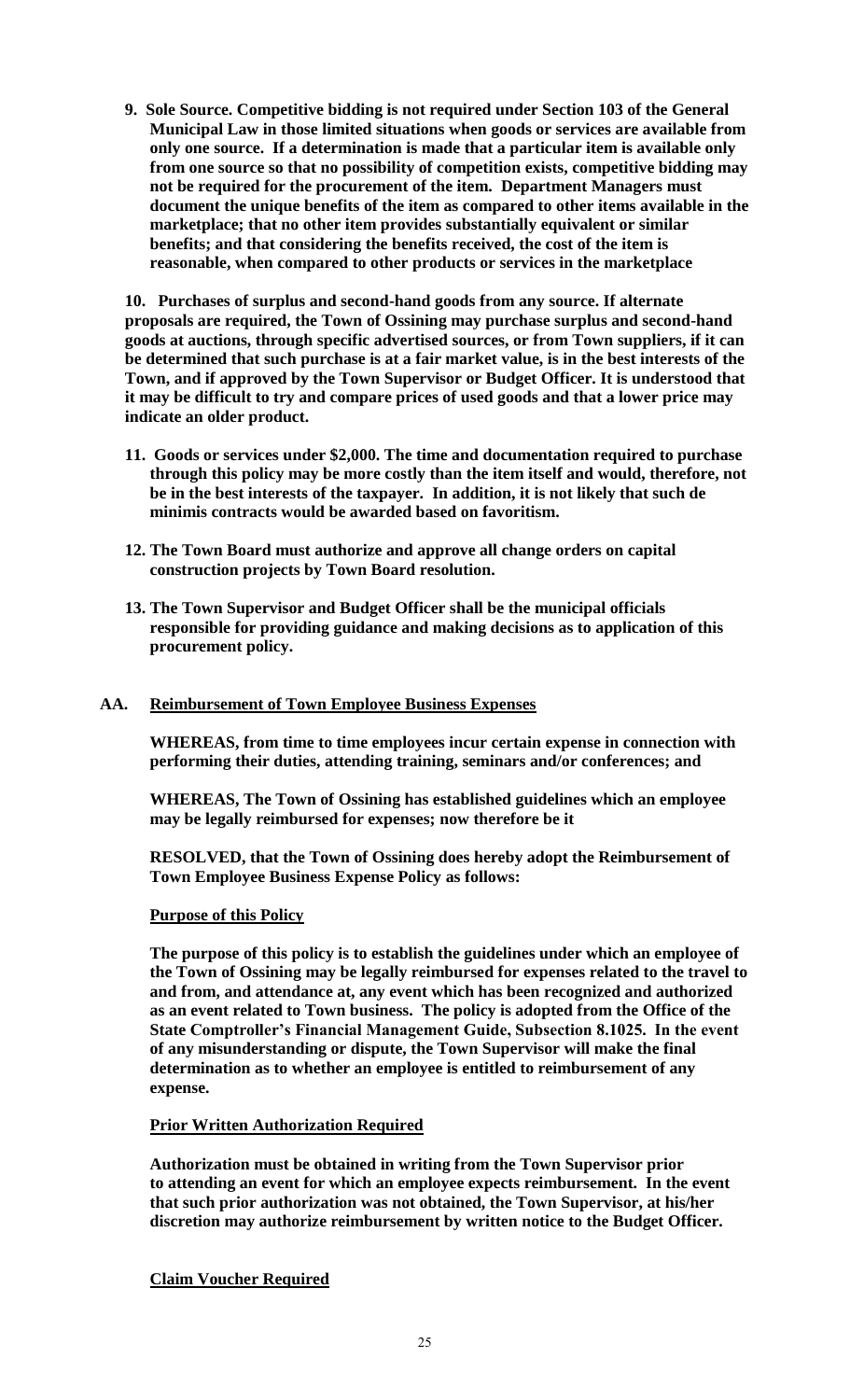**In order to receive reimbursement of an expense, an employee must submit to the Budget Officer a properly completed and signed Town form, including as attachments, a copy of the Town Supervisor's written authorization, a copy of the brochure or other literature describing the event, and any required receipts. The claim form, available in the Supervisor's Office, must clearly state the title of the event, the sponsoring association, the location and date(s) of the event, and an itemized list of the expenditure categories to be reimbursed. In the event of a conference or training seminar where certificates of completion are issued, said certificates should be provided to the municipality.**

# **Use of Petty Cash for Employee Reimbursements**

**Petty cash should be used minimally for the reimbursements of employee expenses. It should be remembered that petty cash should require replenishment no more than once a month. Further, any reimbursement made of employee expenses through petty cash still requires appropriate receipts and authorization from the Town Supervisor. A monthly report of petty cash deposits and expenditures must be submitted to the finance departments and supervisor's office** 

# **Legal Authority**

**General Municipal Law 77-b generally authorizes reimbursement of actual and necessary expenses incurred in attending a meeting, convention, conference or school conducted for the betterment of the Town. Written authorization must be obtained in advance from the Town Supervisor before such attendance can be considered a proper Town expense. "Actual and necessary" means that the expenses were:**

- **1. Actually made**
- **2. Necessarily incurred for an authorized purpose**
- **3. An amount no greater than necessary (Opn. St. Comp. 69-563).**

# **Tax Exempt Certificate**

**The Town is exempt from federal, state and local taxes, including sales tax. As such, it is the responsibility of any employee authorized to attend an event to ascertain that they carry with them a copy the Town of Ossining Tax Exemption Certificate. Such certificates should be presented to places of lodging and dining, so that any amounts paid are exclusive of taxes. The Town retains the right to refuse reimbursement of sales and other taxes paid as part of an employee's expense.**

**Reimbursement will be made for the following business related expenses, but MUST be pre-approved by the Supervisor's Office:**

- **Transportation**
- **Meals**
- **Lodging**
- **Gratuities**

# **Transportation**

**Transportation will be reimbursed for actual travel to and from an authorized event. Transportation will not be reimbursed for any personal travel incurred while away, or for normal commuting to and from home and Town Offices. Reimbursement will be made for:**

- **The amount spent using public transportation (bus, train, etc.) receipts are required.**
- **The amount spent for re-fueling a Town owned vehicle. Receipts are required.**
- **The standard mileage rate, as determined by the Town Board, when using a personal vehicle.**
- **The amount spent for tolls. Receipts are required.**
- **The amount spent for parking. Receipts are required.**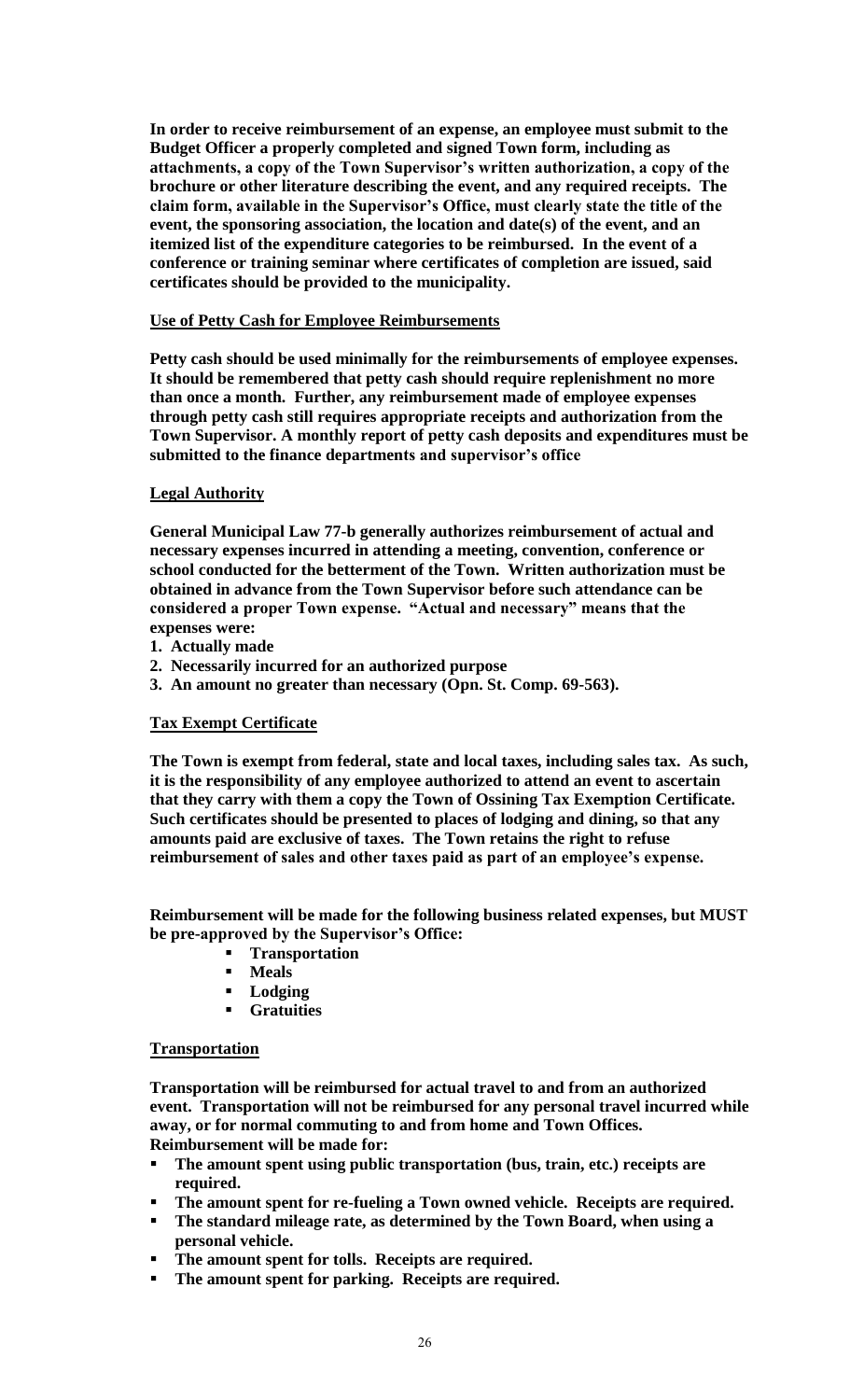**The amount spent for plane fare at the regular rate charged for a single coach fare, unless otherwise authorized in writing.**

### **Meals**

**Meals will be reimbursed when the employee is attending an authorized event away from the regular work area for an extended period of time. If an employee is not attending an event which requires an overnight stay, breakfast and/or lunch will not be reimbursed. Expenditures for the purchase of alcoholic beverages or for guests will not be reimbursed. Receipts are required for all meal expenses.** 

#### **Lodging**

**Lodging will be reimbursed at the usual cost of the single occupancy room rate for those nights which fall between the days of an authorized event. "Single occupancy room rate" means the regular room rate charged for a single occupant by the hotel, or the nearest available hotel to, where the event is held. Lodging will not be reimbursed for nights prior or subsequent to the days of an authorized event, unless authorized in advance in writing by the Town Supervisor. Receipts are required for all lodging expenses.**

#### **Registration, Tuition, Materials**

**Any other expenses required to participate in an authorized event, such as registration fees, tuition, books and supplies, will be reimbursed. Receipts are required for all such expenses.**

#### **Gratuities**

**Gratuities that are reasonable and actual may be reimbursed. Gratuities for meals may not exceed the greater of (\$1.00) dollar or fifteen (15%) percent of the cost for each meal, unless a mandatory minimum greater than this amount is required under the terms of the event**

#### **Periodic Review**

**This policy will be reviewed periodically by the Budget Officer. Any questions concerning this policy may be directed to the Budget Officer. The references cited above may assist employees in understanding this policy, and the basis for its contents.**

# **BB. Agreement-NYS Municipal Workers' Compensation Alliance**

**Resolved, that the Town Board of the Town of Ossining hereby continues its membership with the NYS Workers' Compensation Alliance for fiscal year 2021 to administer workers compensation claims at a cost not to exceed \$122,844, not including the NYS assessment fees.**

# **CC. Insurance Renewal-New York Municipal Insurance Reciprocal**

**Resolved, that the Town Board of the Town of Ossining hereby continues its insurance policies and coverage with the New York Municipal Insurance Reciprocal (NYMIR) effective January 1, 2021 through December 31, 2021 at an amount not to exceed \$147,749.63.**

# **VI. REGULAR MEETING – BOARD RESOLUTIONS**

**A. Approval of Minutes—Regular Meeting – December 22, 2020**

**Resolved, that the Town Board of the Town of Ossining hereby approves the December 22, 2020 minutes of the Regular Meeting as presented.**

**B. Approval of Voucher Detail Report**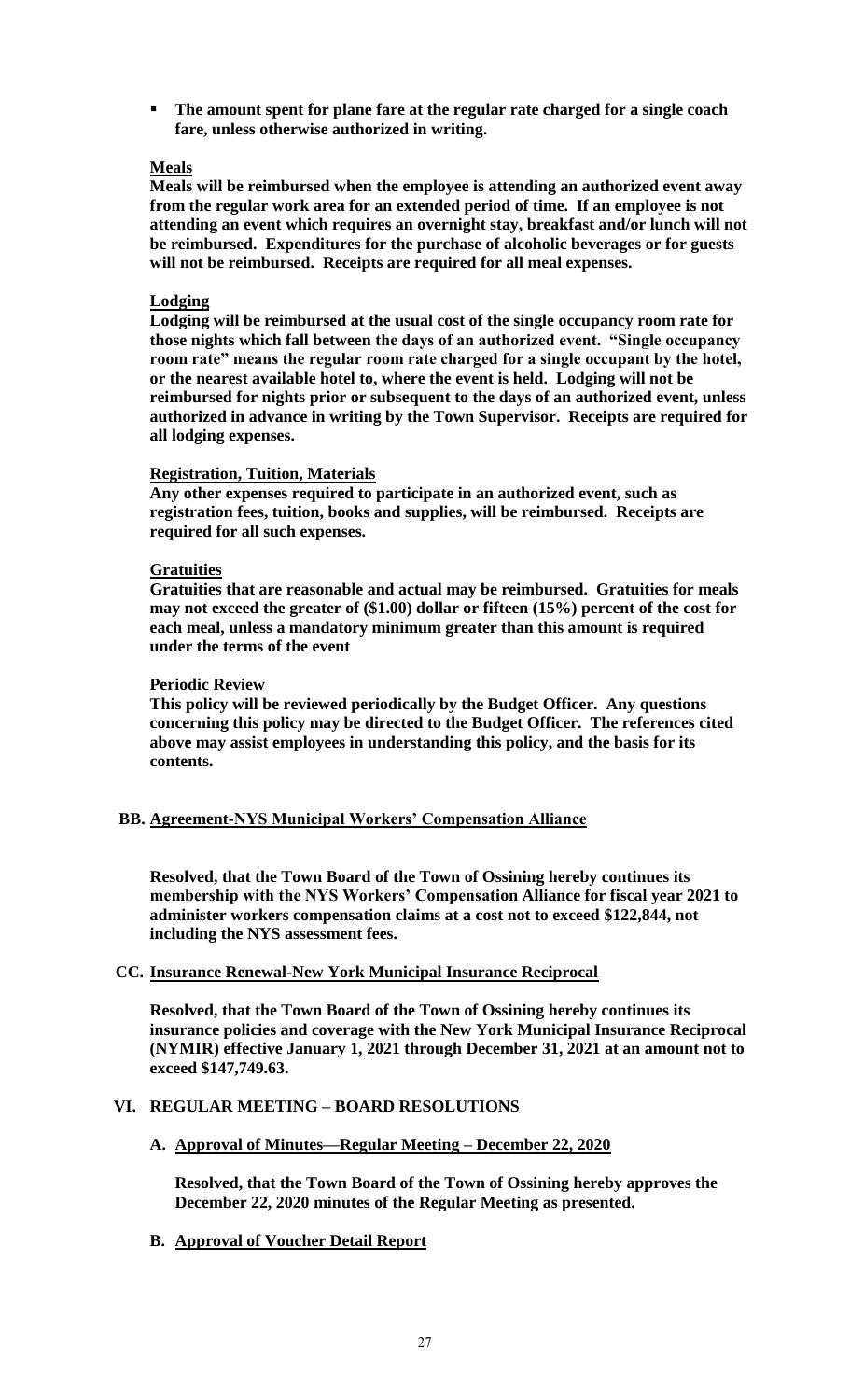**Resolved, that the Town Board of the Town of Ossining hereby approves the Voucher Detail Report dated January 12, 2021 in the amount of \$165,216.26 for 2020 and \$383,881.73, for 2021 for a grand total of \$549,097.99.**

**C. Planning Board Re-Appointment – Carolyn Stevens**

**Resolved, that the Town Board re-appoints Carolyn Stevens to the Town Planning Board for a five year-term to expire on December 31, 2025.** 

**D. Planning Board Re-Appointment – Donna Sharrett**

**Resolved, that the Town Board re-appoints Donna Sharrett to the Town Planning Board for a five year term to expire on December 31, 2025.** 

**E. Zoning Board of Appeals Re-Appointment – Sal Carrera**

**Resolved, that the Town Board re-appoints Sal Carrera as Chair of the Town Zoning Board of Appeals for a five year term to expire on December 31, 2025.** 

**F. Zoning Board of Appeals Appointment – Tom Wills**

**Resolved, that the Town Board appoints Tom Wills to the Town Zoning Board of Appeals for a five year term to expire on December 31, 2025.** 

**G. Zoning Board of Appeals Appointment – Nicholas Emmanuel Enriquez**

**Resolved, that the Town Board appoints Nicholas Emmanuel Enriquez to fill an unexpired term on the Town Zoning Board of Appeals to expire on December 31, 2022.** 

#### **H. Board of Assessment Review Appointment – Abby Barry Bergman**

**Resolved, that the Town Board appoints Abby Barry Bergman to the Town Board of Assessment Review for a five year term to expire on September 30, 2025.** 

**I. Board of Ethics Re-Appointment – Michael Turco** 

**Resolved, that the Town Board re-appoints Michael Turco to the Town Board of Ethics for a five year term to expire on December 31, 2025.**

**J. Board of Ethics Appointment – Richard Salz** 

**Resolved, that the Town Board appoints Richard Salz to fill an unexpired term on the Town Board of Ethics to expire December 31, 2022.** 

**K. Recreation Advisory Board Re-appointment – Tamara Underwood**

**Resolved, that the Town Board re-appoints Tamara Underwood, Village of Briarcliff Manor, to the Recreation Advisory Board for a three year term to expire on December 31, 2023.** 

**L. Recreation Advisory Board Appointment – Brian Bodansky**

**Resolved, that the Town Board appoints Brian Bodansky, Village of Briarcliff Manor, to the Recreation Advisory Board for a three year term to expire on December 31, 2023.** 

**M. Recreation Advisory Board Appointment – Brooks Cowan**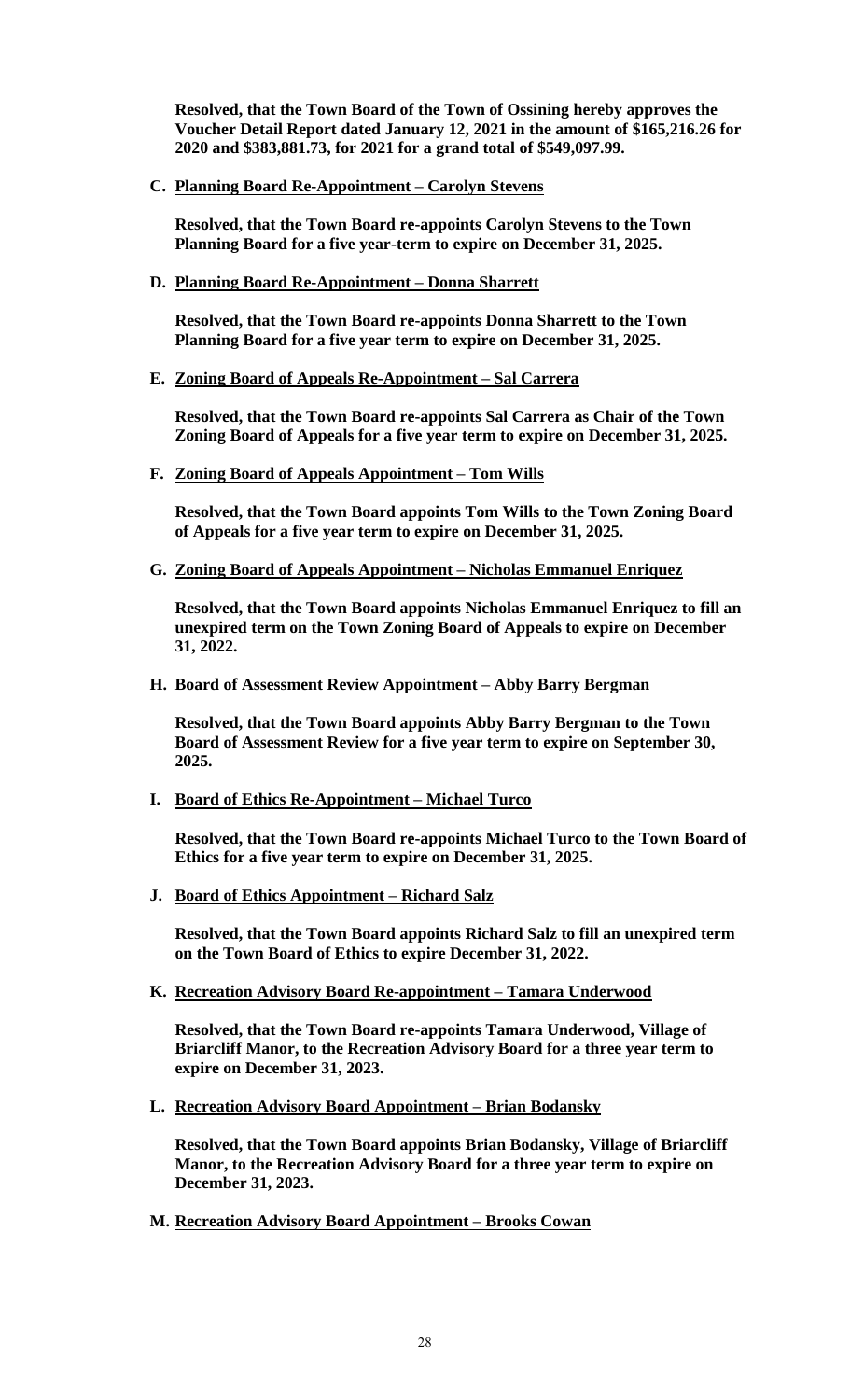**Resolved, that the Town Board appoints Brooks Cowan, Unincorporated Town of Ossining, to the Recreation Advisory Board for a three year term to expire on December 31, 2023.** 

**N. Recreation Advisory Board Appointment – Pamela Nelson**

**Resolved, that the Town Board appoints Pamela Nelson, Unincorporated Town of Ossining, to the Recreation Advisory Board for a three year term to expire on December 31, 2023.** 

**O. Personnel – Appointment**

**Resolved, that the Town Board of the Town of Ossining appoints Kenneth Lee, White Plains, to the position of Court Attendant in the Town of Ossining Justice Court at an hourly rate of \$25, effective January 12, 2021.** 

**P. Contract – Community Development Block Grant Program – Community Center Kitchen Renovations**

**Resolved, that the Town Board of the Town of Ossining authorizes the Supervisor to sign an agreement with the Westchester County Department of Planning for the purposes of receiving \$130,000 in Community Development Block Grant (CDBG) Funding for the Community Center Kitchen Renovations project for the Town Senior Nutrition Program, subject to approval by Counsel to the Town as to form.** 

**Q. Contract Amendment – Community Development Block Grant Program – Purchase 16 Passenger Wheelchair Accessible Electric Bus**

**Resolved, that the Town Board of the Town of Ossining authorizes the Supervisor to sign a contract amendment with the Westchester County Department of Planning changing the contract term from September 1, 2020 – August 31, 2020 to December 1, 2019 – August 31, 2021 for the Town to receive \$75,000 in Community Development Block Grant (CDBG) Funding to Purchase 16 Passenger Wheelchair Accessible Electric Bus for the Town Senior Nutrition Program, subject to approval by Counsel to the Town as to form.** 

**R. Contract Extension – Superintendent's Cottage Restoration at Dale Cemetery**

**Resolved, the Town Board of the Town of Ossining authorizes the Supervisor to sign and approve a request for an extension of completion date from February 2, 2021 to May 2, 2021 from Clemco Construction & Restoration, Inc., Ossining, the contractor on the Dale Cemetery Superintendent's Cottage Restoration, due to delays in ordering materials and weather constraints.** 

**S. Contract – CAI Technologies – Tax Map Maintenance Services**

**Resolved, that the Town Board of the Town of Ossining authorizes the Supervisor to sign an agreement with CAI Technologies, 11 Pleasant Street, Littleton, NH 03561, for Tax Map Maintenance Services from January 1, 2021 through December 31, 2021 at a fee of \$8,200.** 

**T. Grant Application – Lower Hudson PRISM Invasives Strike Force**

**Resolved, that the Town Board of the Town of Ossining authorizes a grant application be made to the Lower Hudson PRISM Invasives Strike Force program for the removal of invasive species in Ryder Park; and** 

**Be it further Resolved, that the Town Board authorizes the Supervisor to execute any documents necessary to the completion of the grant application.**